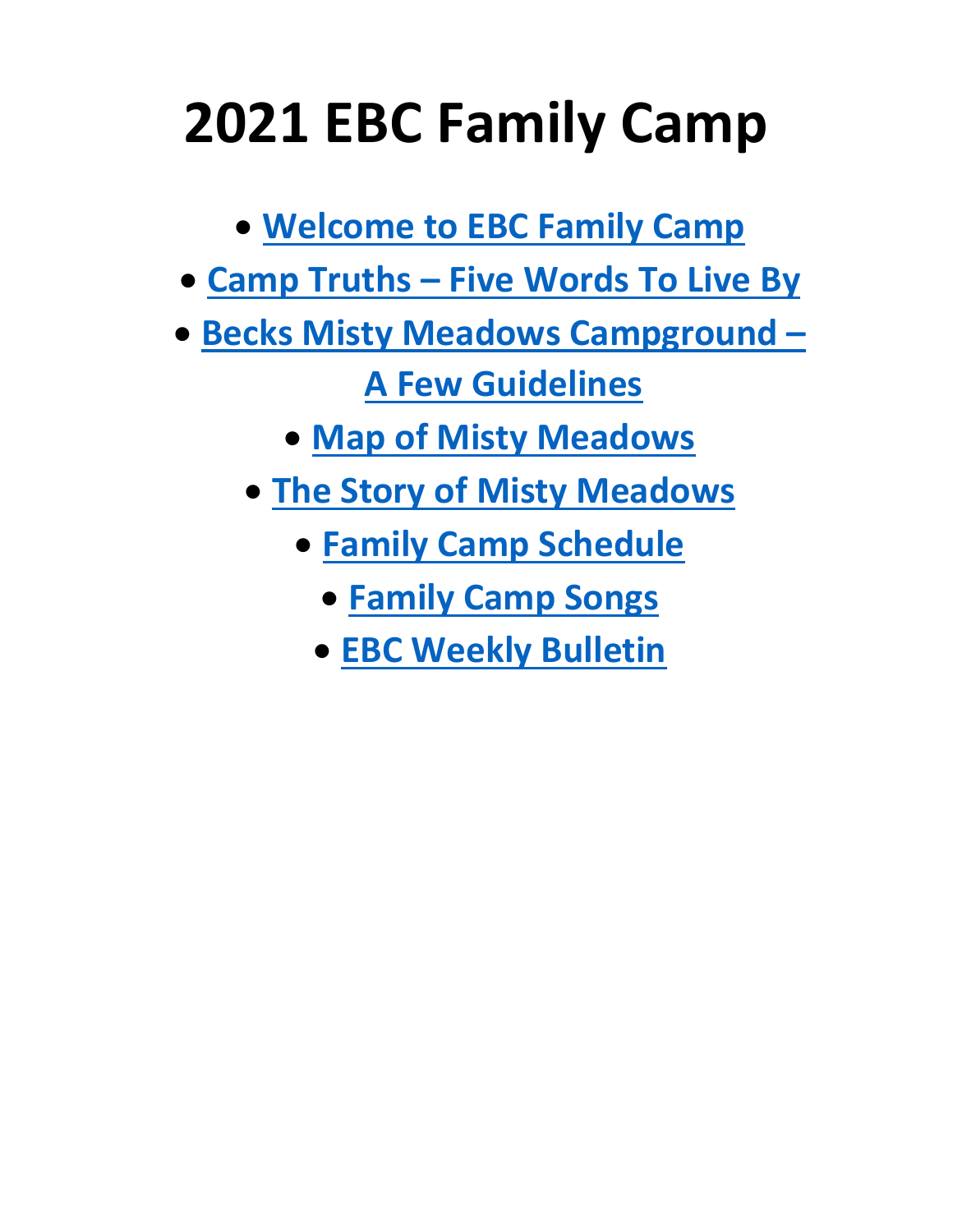# **Welcome to EBC Family Camp**

#### **[RETURN TO TOP](#page-0-0)**

<span id="page-1-0"></span>Our prayer is that God's purposes would be accomplished in your life and those in your family this weekend:

- **FAMILY** — Make a memory with your family (hopefully a good one) as you spend some time together.
- **FELLOWSHIP** — Begin and strengthen relationships with others in the EBC family.
- **FUN** — Enjoy the beauty and fun of this special playground God has made.
- **WORSHIP**  Be drawn closer to the One who created you and gave you your family and this church to be a part of.

This is our prayer. In Jesus name, Amen!

# **Camp Truths - Five Words To Live By**

**[RETURN TO TOP](#page-0-0)**

# <span id="page-1-1"></span>**1. GRACE — Be patient!**

- · Be patient with one another, bearing with one another in love
- · Be gracious toward one another from dawn to dark
- **2. FREEDOM — Be free!** 
	- · Enjoy this beautiful place; see map for points of interest
	- · Respect our next door neighbors

# **3. CLEANLINESS — Be helpful!**

- · Help put trash in the proper receptacle bag up cans that are full
- · Help keep the restrooms as clean as possible

# **4. SAFETY — Be watchful!**

 $\cdot$  Watch the rock throwing and little ones wading out to sea  $\cdot$ Adults only making and feeding the fire; no "sticks" in the fire

# **5. SCHEDULE — Be together!**

- · Quiet time till 7:00 am and after 11:00 pm
- · Campfire Time: need Bible, booklet, pen, and kids with parents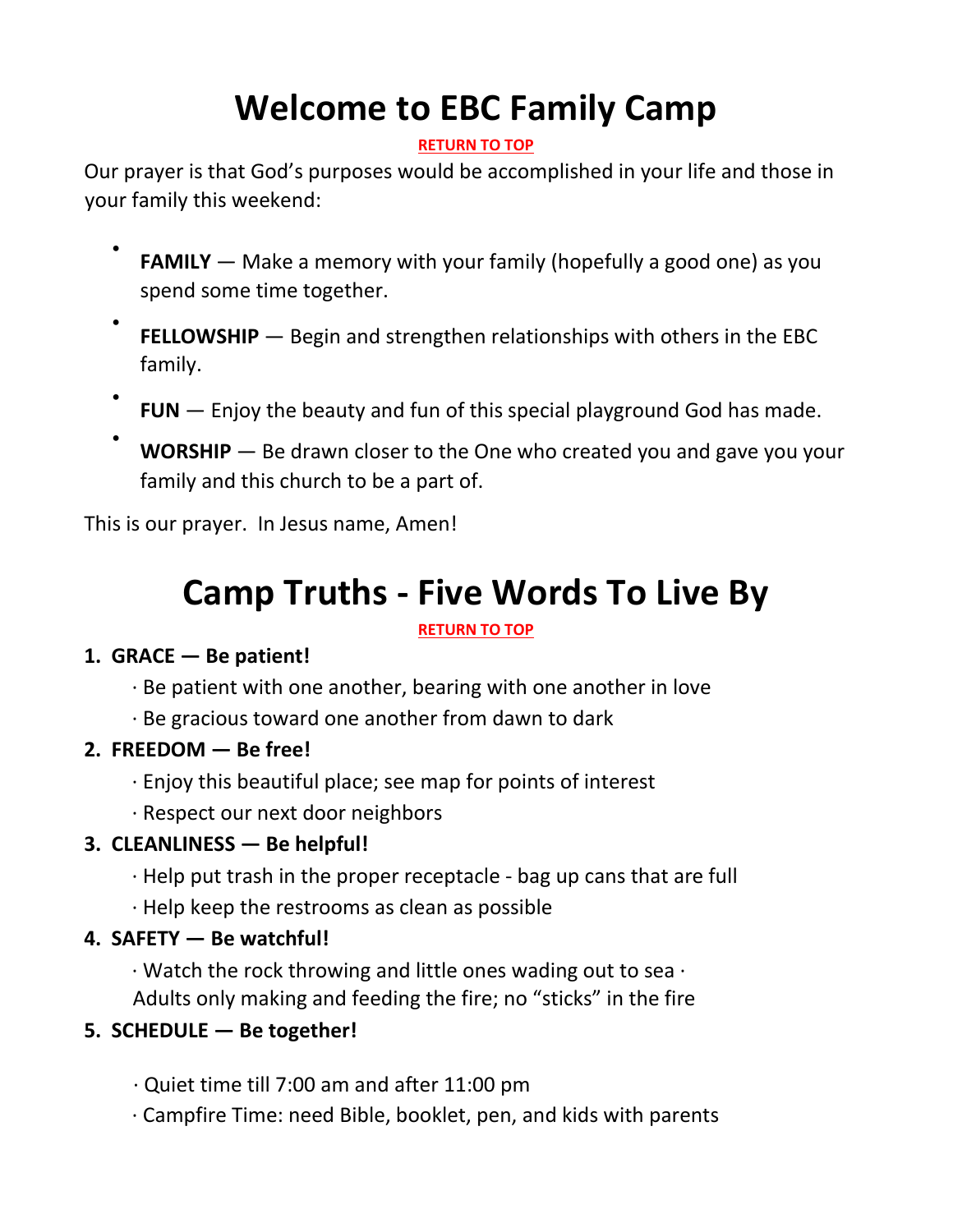# <span id="page-2-0"></span>**Beck's Misty Meadows Campground A Few Guidelines**

#### **[RETURN TO TOP](#page-0-0)**

**Boundaries.** The west property line is fenced. Consider Beck's driveway (on map) the east boundary. If you cross a bridge you are out of the camp area. All buildings are off limits.

**Drinking Water.** We have a tap with UNFILTERED spring fed water. Use at your own risk.

**Emergency Phone.** In case of emergency, call 541-927-3471. This is Greg and Ruth's phone #.

**Fire.** Due to extreme fire danger, we won't be having a wood burning campfire. We will have a propane firepit but won't be able to roast marshmallows on it.

**Hiking.** A walk around the field to the Memory Garden, then through the trees is a great easy hike. There are also several logging road options. A homemade map is available.

**Pond and Park Area.** TEACH children how to LOOK and enjoy. That means not picking flowers, breaking branches or throwing rocks into the pond. An adult must accompany children under the age of 10. Thank you.

**Pets.** Thank you for not bringing them.

**Quiet Time.** The usual quiet times are 11pm till 7am. The neighbors to the west have also developed their river front campground. They may not have the same rules as us…but we will be gracious neighbors. Any electronics should have headphones. Better yet, leave them home. :) No cell service in camp.

**Suspension Bridge.** Thank you for not using the suspension bridge over the river.

**Swordfights.** No swordfights with sticks or any sharp hard objects.

**The River.** We don't own it so others may come wading through. Be friendly.

**Trash and Recyclables.** Please keep camp, and surrounding areas free of litter. Designated bins will be set up for garbage and recyclables. Bagged garbage and recyclables will be placed in a trailer that will be parked on premise. Thank you keeping camp clean.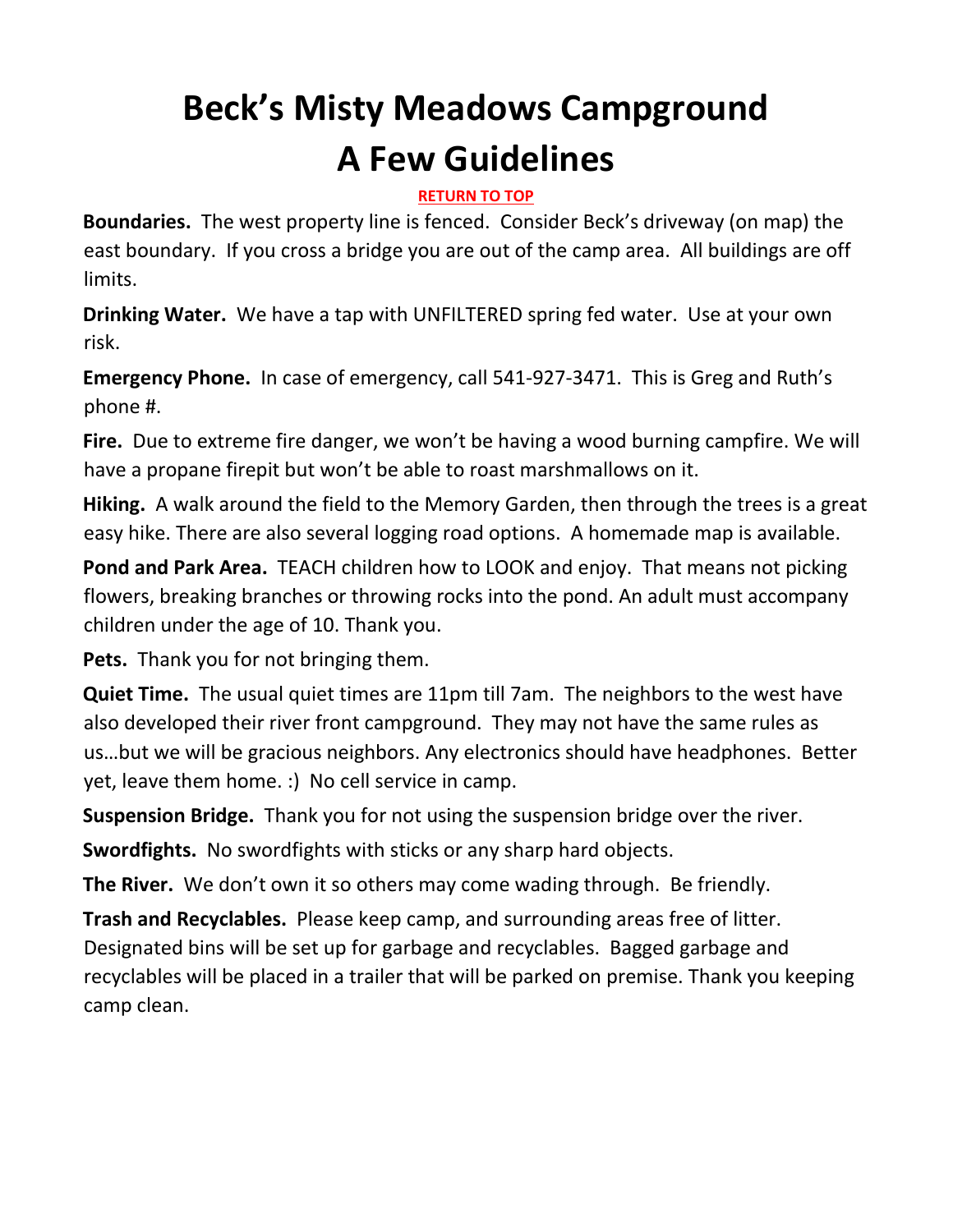# **Map of Misty Meadows**

**[RETURN TO TOP](#page-0-0)**

<span id="page-3-0"></span>**An adult must supervise children ages 10 and under in the pond and park area.** 

**Please do not use the suspension bridge.** 

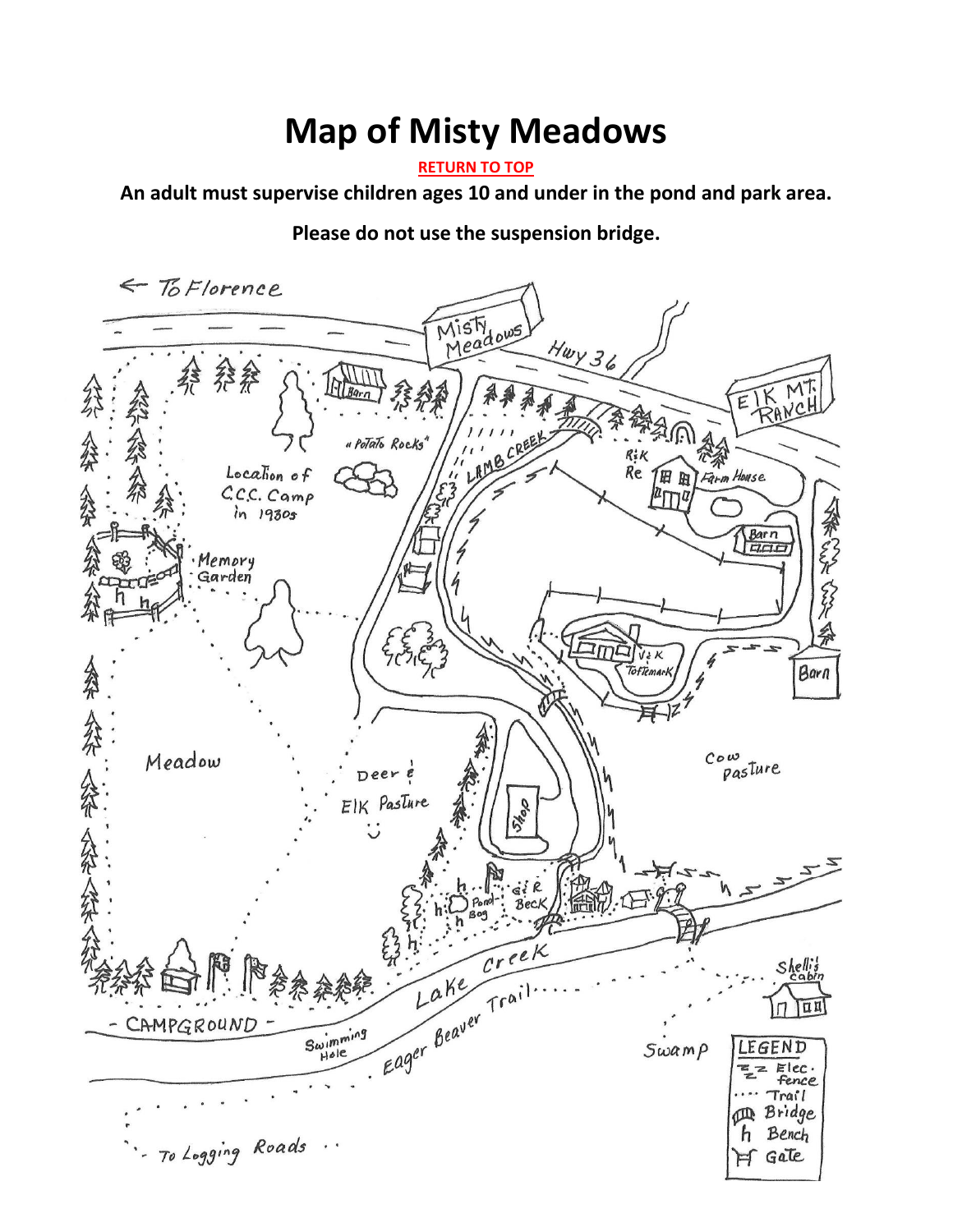# **The Story of Misty Meadows**

#### **[RETURN TO TOP](#page-0-0)**

<span id="page-4-0"></span>Misty Meadows is a peaceful corner of God's creation nestled in the coastal hills of Oregon. It derives its name from the daily brewing of mist that fills the lower meadow just after sunset. This is part of the moisture that keeps this valley lush and green. The remainder is supplied by an average rainfall of about 77 inches per year.

It is the home of Greg and Ruth Beck, and is adjoined by Elk Mountain Ranch, where Viggo and Karen Toftemark make their home. These two places were purchased in 1973 and have had the joy of seeing children raised, nature explode in seasonal wonder, houses and barns built, gardens planted, and lives changed to honor the Lord of creation.

Misty Meadows and Elk Mountain Ranch have been the setting for weddings, baby dedications, baptisms, memorial services, mid-summer bonfires, rendezvous, black powder competitions, youth retreats, campouts, crawdad feasts, and innumerable family celebrations.

The main house on Elk Mountain Ranch was built at about the turn of the century. When Viggo bought the place, hay was being stored in the house and cows were fed from the porch. The last owners had actually quit using it for hay because it leaked too badly. But today, after years of hard work, it stands as a solid, cozy country home. The old apple orchard at Misty Meadows was probably planted by the first owners of the old house.

In the 1930s the Civil Conservation Corps built a camp that covered the entire upper field of Misty Meadows. It housed about 200 men who worked on a variety of road building projects, cutting snags from the fire of 1910, and running telephone lines. From stories we have heard, this was a lively time in the Lake Creek Valley. Since that time, Misty Meadows has mainly been inhabited by cows, deer, and vigorous wild blackberries.

It was in this setting that we came to personally know the author of creation. It is our desire that everyone would enjoy His beautiful creation we see around us, and desire to know the creator personally as well.

"Since the creation of the world God's invisible attributes, His eternal power and divine nature, have been clearly seen, being understood through what has been made." Romans 1:20.

Scripture tells us that "all have sinned and fall short of the glory of God." Romans 3:23. This sin separates us from a perfect God. But the good news is that "the free gift of God is eternal life in Christ Jesus our Lord." Romans 6:23.

Look around you and see the beauty of creation. Then invite the Creator into your life to start an eternal and personal relationship. You will bloom and grow as never before.

Much more could be written about the campground where "Mor-Mor" (Viggo and Ruth's mom) went for her retreats. The memory garden was planted in her honor after she passed away in January of 1992. She loved her family and she loved the farm. This was like an extension of the farm in Denmark where she grew up.

Pages could also be written of the countless friends that helped build the houses, barns, bridges and picnic tables. But that will have to wait for the book edition.

To complete the story we must also mention the storybook cabin across Lake Creek. Shelli's Cabin sets in a quiet, reflective spot, surrounded by alder and maple trees.

All this and much more is what make Misty Meadow "home" to us. We are glad to have been able to share it with you. May the God of creation bless you richly!

*Greg and Ruth Beck*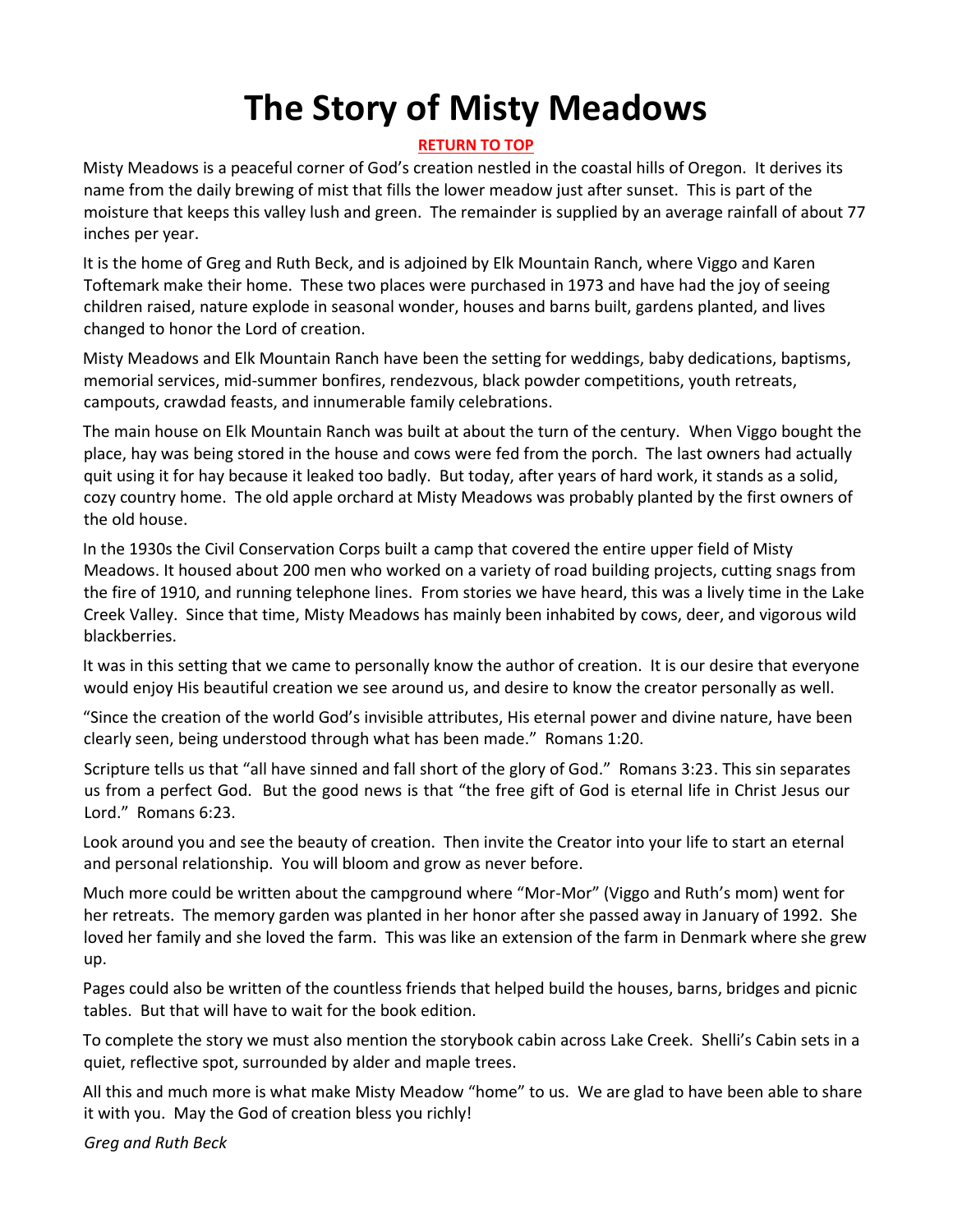# **Family Camp Schedule**

**[RETURN TO TOP](#page-0-0)**

# <span id="page-5-0"></span>**Friday, August 13**

- 8:00 pm Worship Session 1
- 11:00 pm Quiet Time

# **Saturday, August 14**

- 7:00 am Prayer at the Memory Garden
- 9:00 am Baptism Class
- 10:00 am Group Hike (meet at tables)
	- 7:00 pm Worship Session 2
- 11:00 pm Quiet Time

# **Sunday, August 15**

- 9:00 am Worship Session 3
- 10:00 am Baptisms in the River
- 11:00 am Clean up
- 12:00 pm Camp officially ends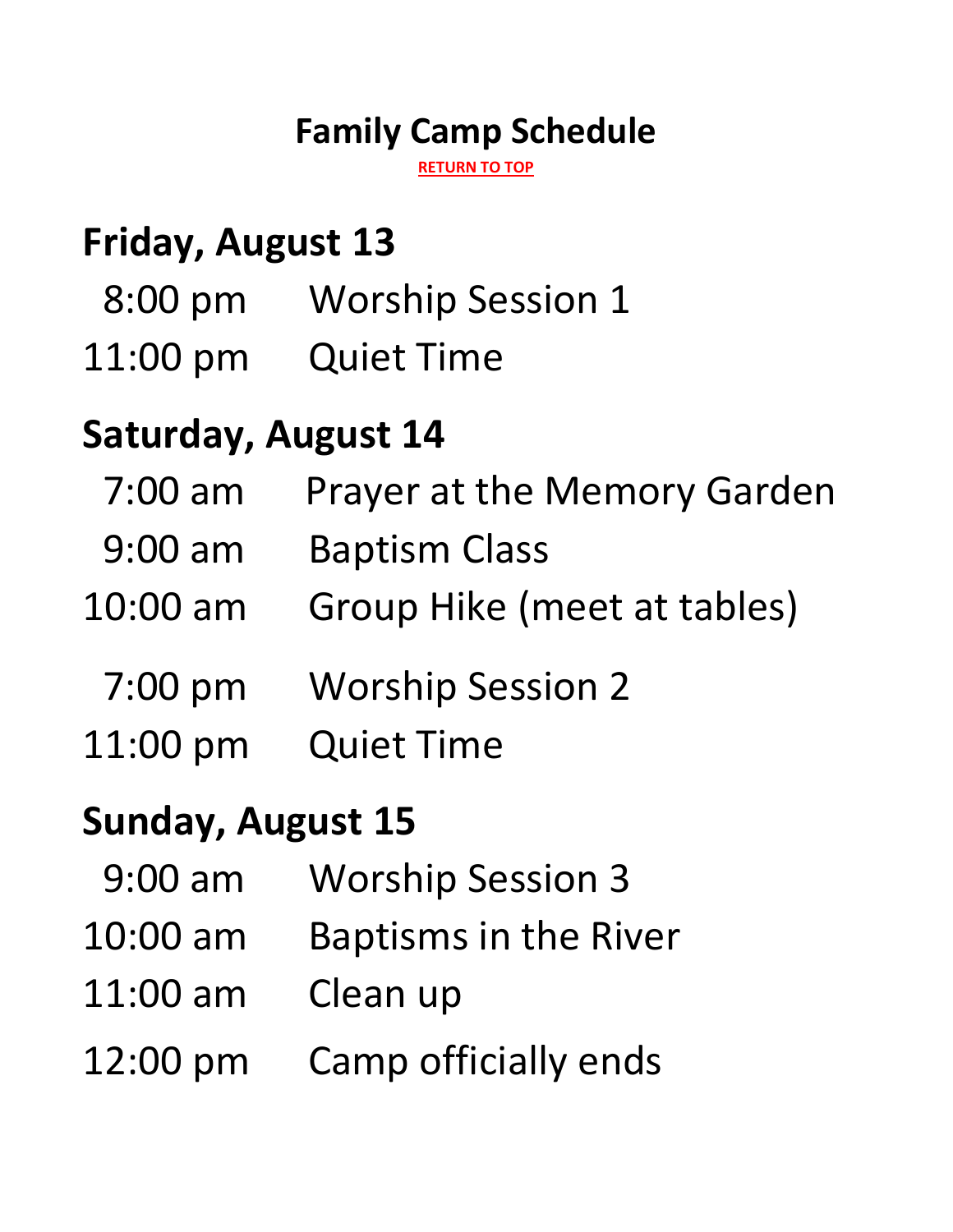# **Family Camp Songs**

**[RETURN TO TOP](#page-0-0)**

- <span id="page-6-0"></span>1. [10,000 Reasons](#page-7-0)
- 2. [500 Miles](#page-8-0)
- 3. [Agnus Dei](#page-9-0)
- 4. [All My Hope](#page-10-0)
- 5. [Beautiful](#page-11-0)
- 6. [Blessed Assurance](#page-12-0)
- 7. [The Blessing](#page-13-0)
- 8. [Death Was Arrested](#page-14-0)
- 9. [Fairest Lord Jesus](#page-15-0)
- 10. [God So Loved](#page-16-0)
- 11. [Great Are You Lord](#page-16-1)
- 12. Holy Water
- 13. How Great Thou Art
- 14. I Saw The Light
- 15. I Stand Amazed
- 16. [I Will Follow](#page-22-0)
- 17. I'm A Believer
- 18. [It Is Well](#page-24-0)
- 19. <u>Jesus</u>
- 20. [Lord I Need You](#page-26-0)
- 21. [Overwhelmed](#page-27-0)
- 22. [Praise Song](#page-28-0)
- 23. [Who You Say I Am](#page-29-0)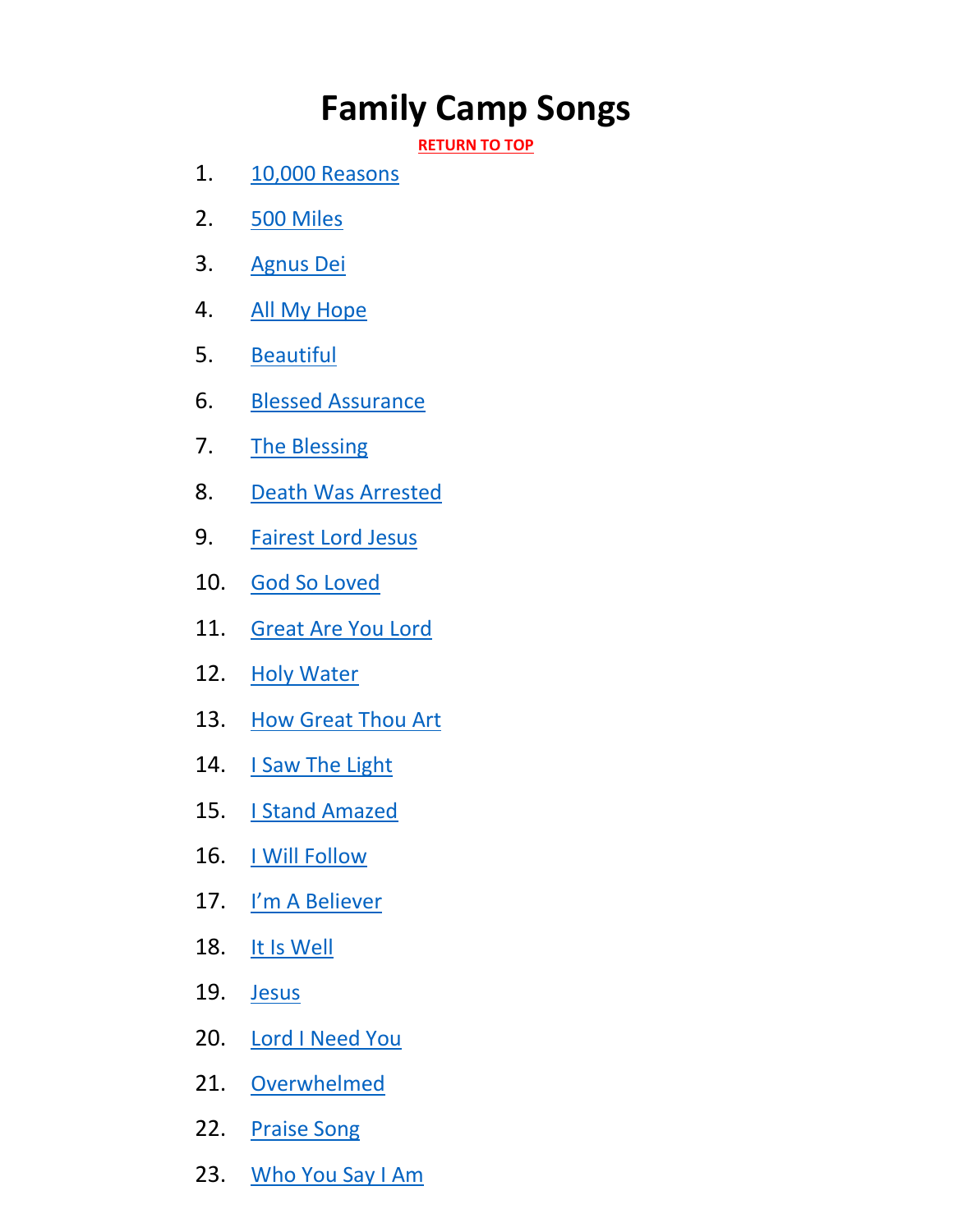#### **10,000 Reasons**

**[RETURN TO SONG](#page-6-0) LIST**

#### CHORUS

<span id="page-7-0"></span>*Bless the Lord O my soul, O my soul Worship His holy name Sing like never before, O my soul I'll worship Your holy name* 

The sun comes up it's a new day dawning It's time to sing Your song again Whatever may pass and whatever lies before me Let me be singing when the evening comes

You're rich in love and You're slow to anger Your name is great and Your heart is kind For all Your goodness I will keep on singing Ten thousand reasons for my heart to find

And on that day when my strength is failing The end draws near and my time has come Still my soul will sing Your praise unending Ten thousand years and then forevermore

> *Jonas Myrin | Matt Redman © 2011 Atlas Mountain Songs, sixsteps Music Thankyou Music, worshiptogether.com songs*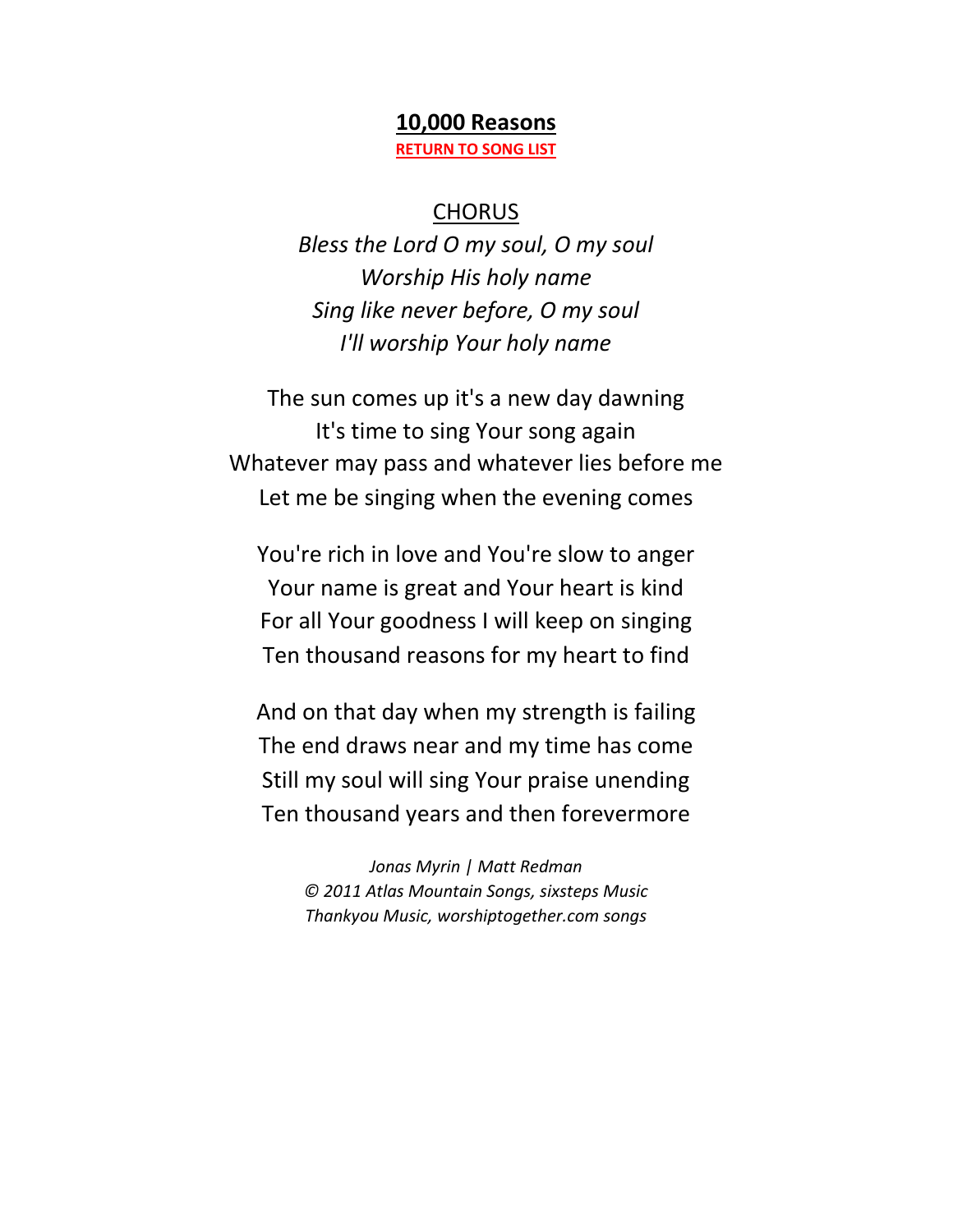#### **500 Miles**

**[RETURN TO SONG](#page-6-0) LIST**

<span id="page-8-0"></span>I have this hope As an anchor for my soul Firm and secure as an anchor for my soul

### **CHORUS**

And I would walk 500 miles And I would walk 500 more Just to be the one to walk 1000 Miles to stand firm in my Lord

> Da da dat da! (echo) Da da dat da! (echo) Da da da da...

I believe (I BELIEVE!) That God so loved the world And that He sent His only Son To save our souls

And I would walk 500 miles And I would walk 500 more Just to be the one to walk 1000 Miles to stand firm in my Lord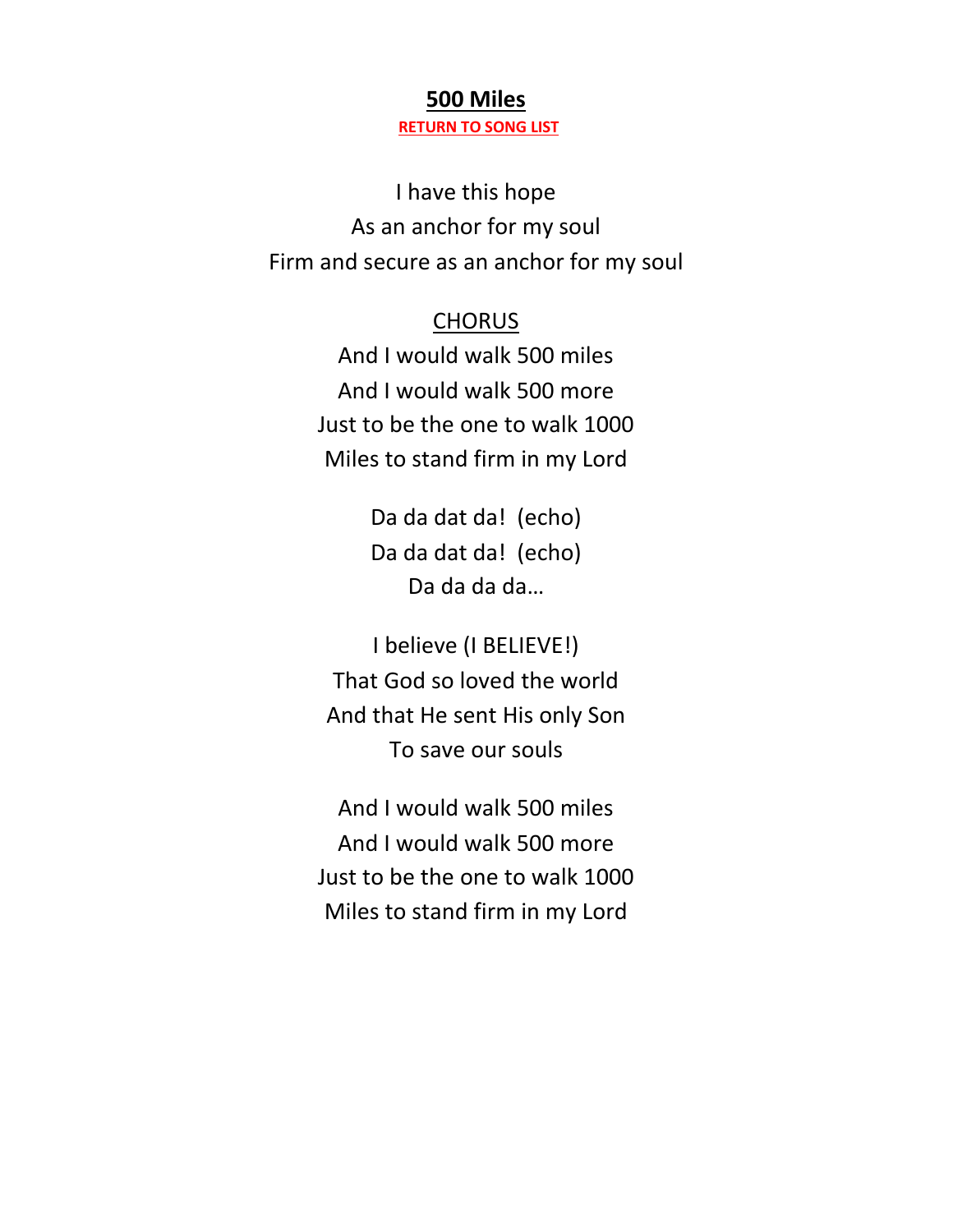#### **Agnus Dei**

**[RETURN TO SONG](#page-6-0) LIST**

<span id="page-9-0"></span>Al-le-lu-ia, al-le-lu-ia for our Lord God Almighty reigns Al-le-lu-ia, al-le-lu-ia for our Lord God Almighty reigns Al-le-lu-ia

Holy, holy Are you Lord God Almighty Worthy is the Lamb Worthy is the Lamb

You are holy, holy Are you Lord God Almighty Worthy is the Lamb Worthy is the Lamb

#### Amen

*Michael W. Smith © 1990 Sony/ATV Milene Music*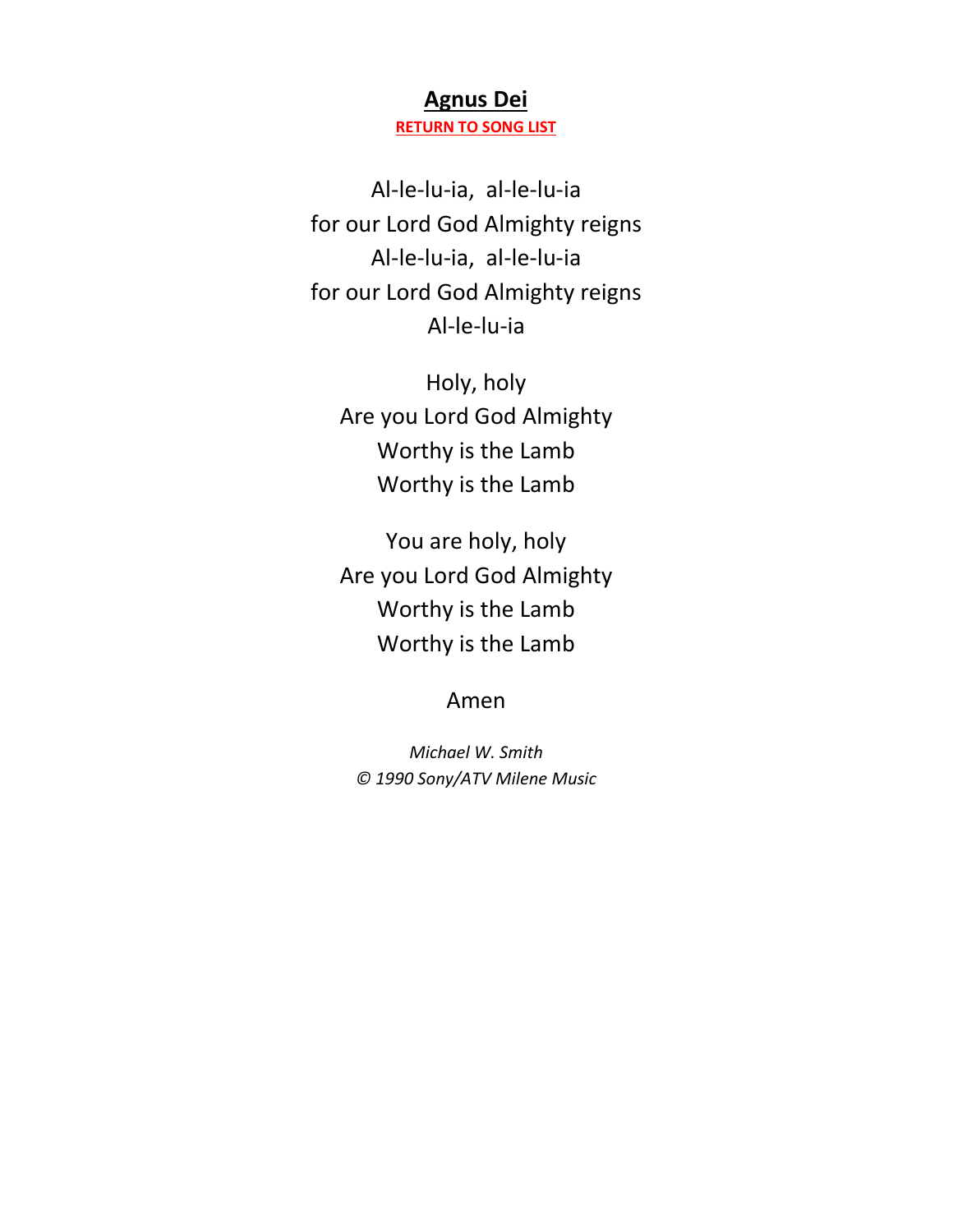#### **All My Hope**

**[RETURN TO SONG](#page-6-0) LIST**

<span id="page-10-0"></span>I've been held by the Savior I've felt fire from above I've been down to the river I ain't the same a prodigal returned

#### CHORUS

*All my hope is in Jesus Thank God that yesterday's gone All my sins are forgiven I've been washed by the blood* 

I'm no stranger to prison I've worn shackles and chains But I've been freed and forgiven And I'm not going back I'll never be the same

#### BRIDGE

There's a kind of thing that just breaks a man Break him down to his knees God I've been broken more than a time or two Yes Lord then He picked me up and showed me What it means to be a man

> *David Crowder | Ed Cash © 2016 Alletrop Music, Inot Music sixsteps Music, worshiptogether.com songs*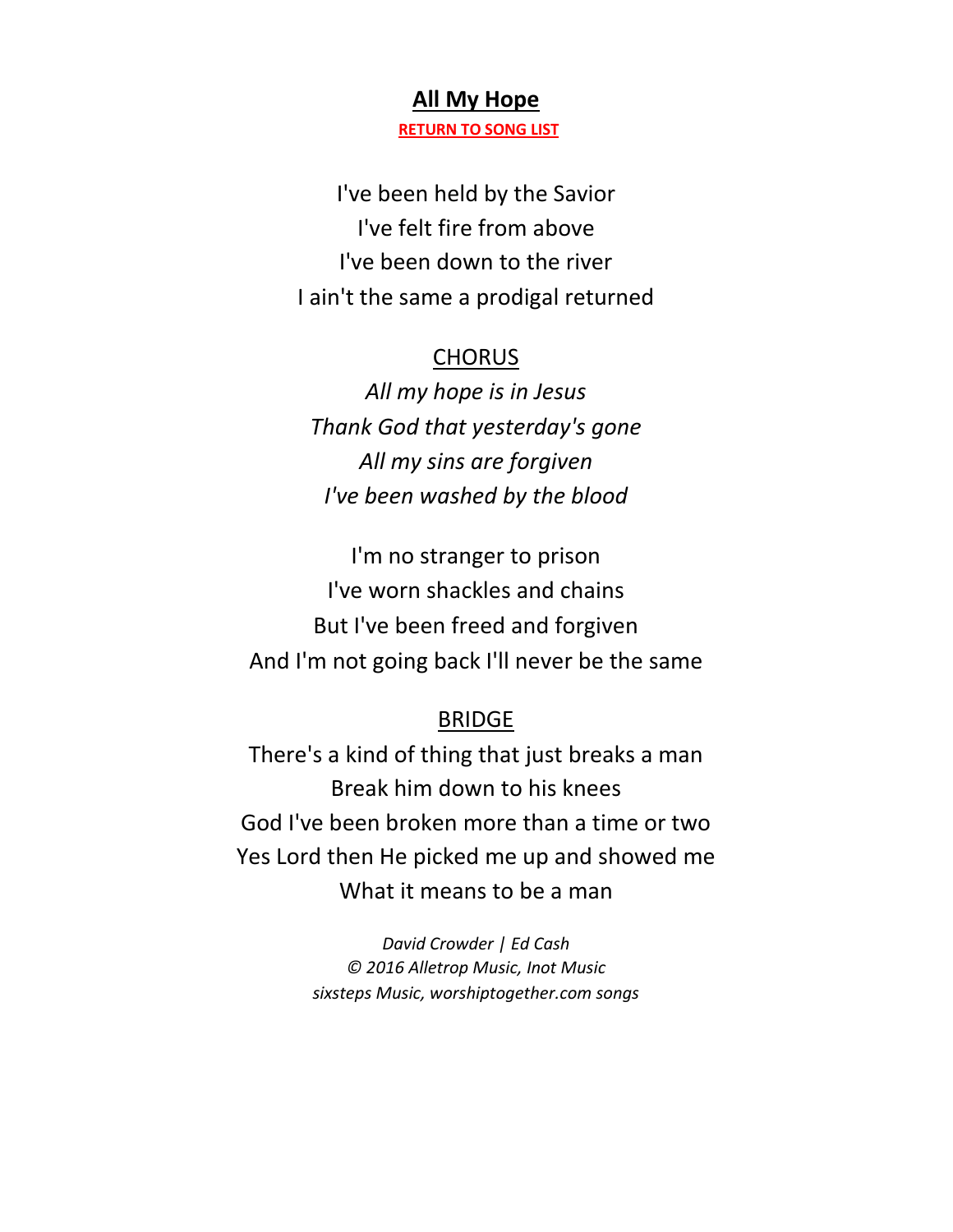#### **Beautiful**

**[RETURN TO SONG](#page-6-0) LIST**

<span id="page-11-0"></span>I see Your face in every sunrise The colors of the morning are inside Your eyes The world awakens in the light of the day I look up to the sky and say You're beautiful

I see Your power in the moonlit night Where planets are in motion and galaxies are bright We are amazed in the light of the stars It's all proclaiming who You are, You're beautiful You're beautiful

I see You there hanging on a tree You bled and then You died And then You rose again for me Now You are sitting on Your Heavenly throne Soon we will be coming home, You're beautiful You're beautiful

When we arrive at eternity's shore Where death is just a memory and tears are no more We'll enter in as the wedding bells ring Your bride will come together And we'll sing You're beautiful You're beautiful

> I see Your face, You're beautiful You're beautiful, You're beautiful I see Your face, You're beautiful You're beautiful, You're beautiful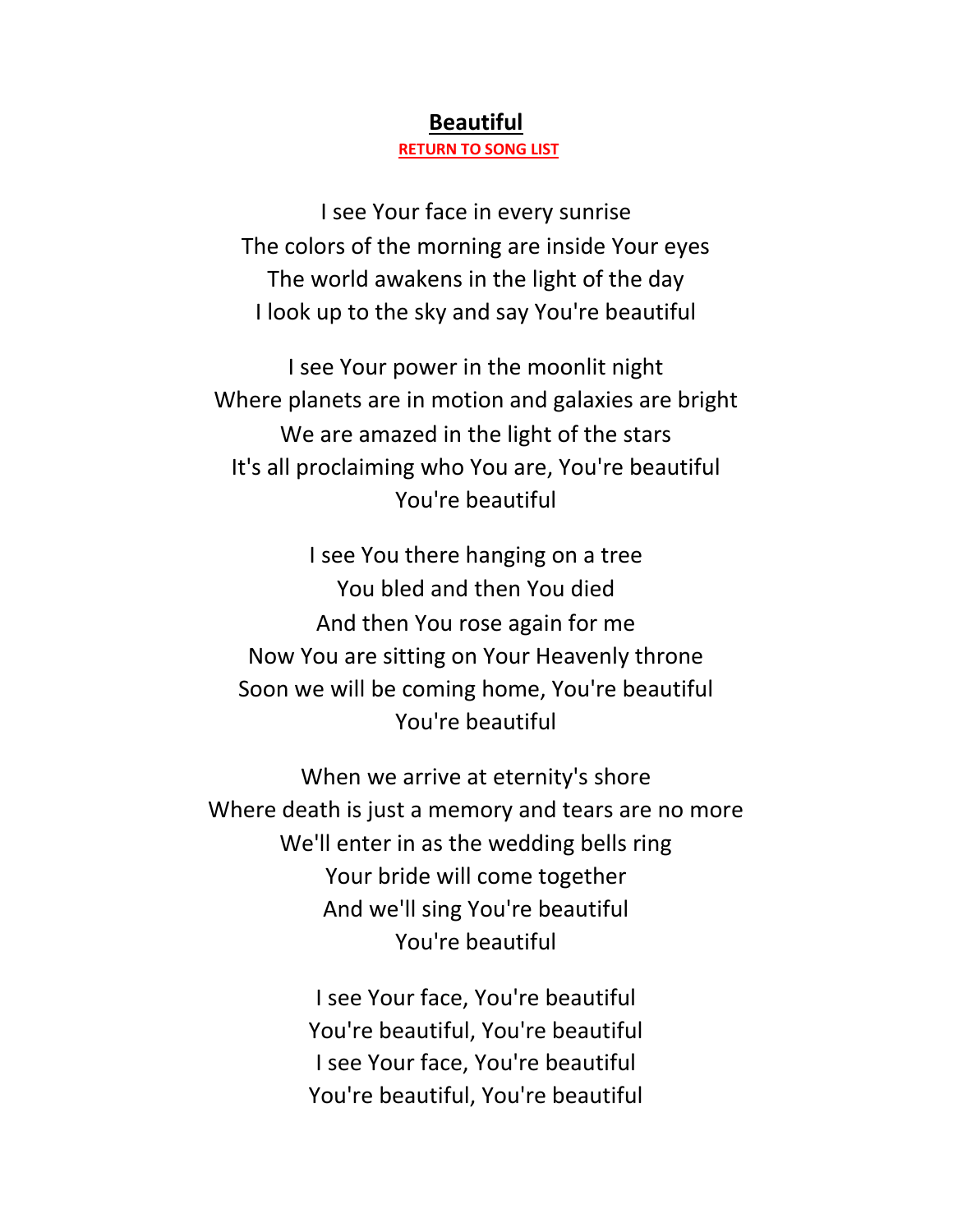#### **Blessed Assurance**

**[RETURN TO SONG](#page-6-0) LIST**

<span id="page-12-0"></span>Blessed assurance Jesus is mine O what a foretaste of glory divine Heir of salvation purchase of God Born of His Spirit washed in His blood

#### **CHORUS**

*This is my story this is my song Praising my Savior all the day long This is my story this is my song Praising my Savior all the day long* 

Perfect submission perfect delight Visions of rapture now burst on my sight Angels descending bring from above Echoes of mercy whispers of love

Perfect submission all is at rest I in my Savior am happy and blest Watching and waiting looking above Filled with His goodness lost in His love

*Fanny Jane Crosby | Phoebe Palmer Knapp © Words: Public Domain*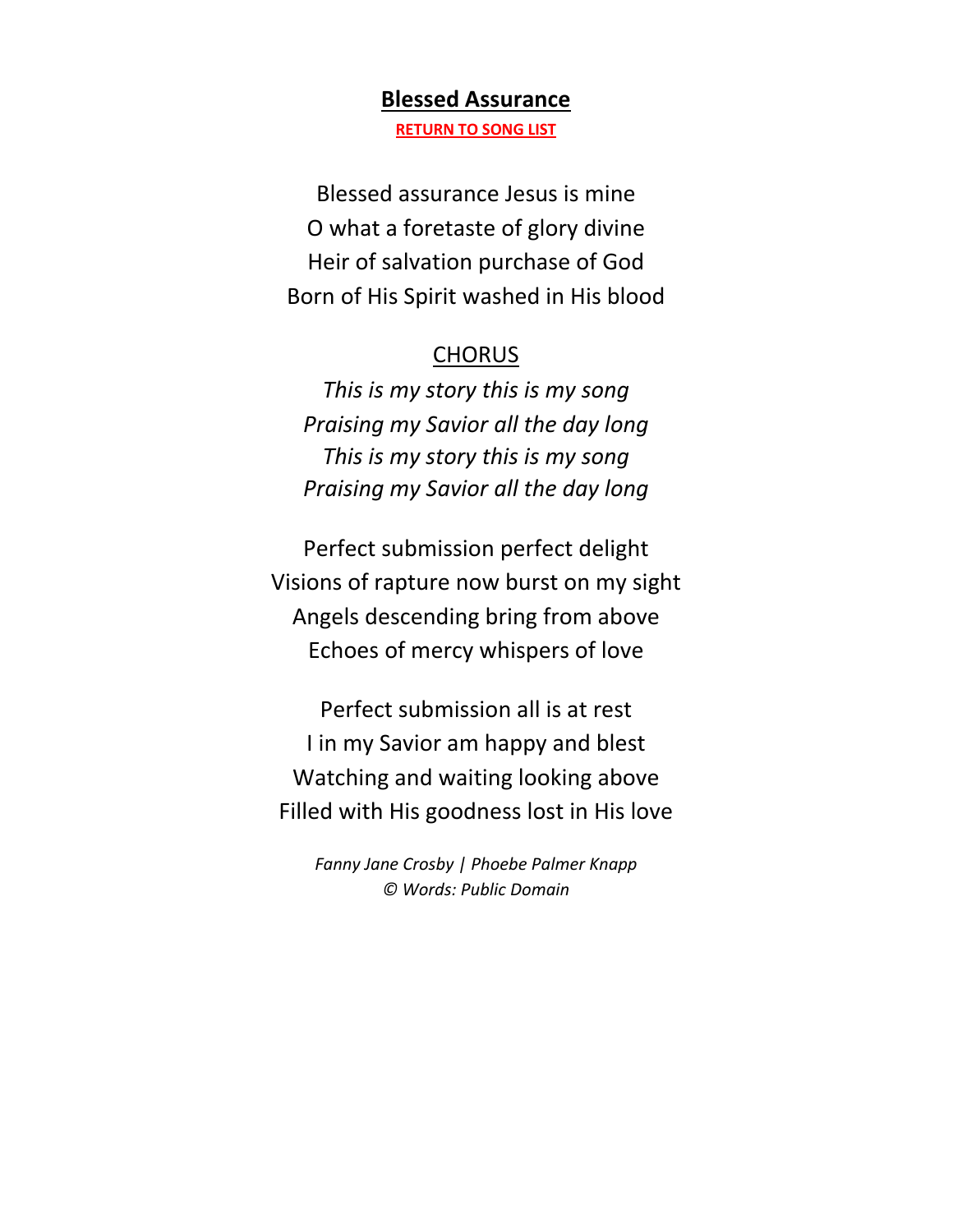#### **The Blessing**

**[RETURN TO SONG](#page-6-0) LIST**

<span id="page-13-0"></span>The Lord bless you, and keep you Make his face shine upon you And be gracious to you The Lord turn his face toward you And give you peace

> **CHORUS** *Amen, amen, amen*

#### BRIDGE

May his favor be upon you And a thousand generations And your family, and your children And their children, and their children

May his presence go before you And behind you, and beside you All around you, and within you He is with you, he is with you

In the morning, in the evening In your coming, and your going In your weeping, and rejoicing He is for you, he is for you He is for you, he is for you

*Chris Brown | Cody Carnes | Kari Jobe | Steven Furtick*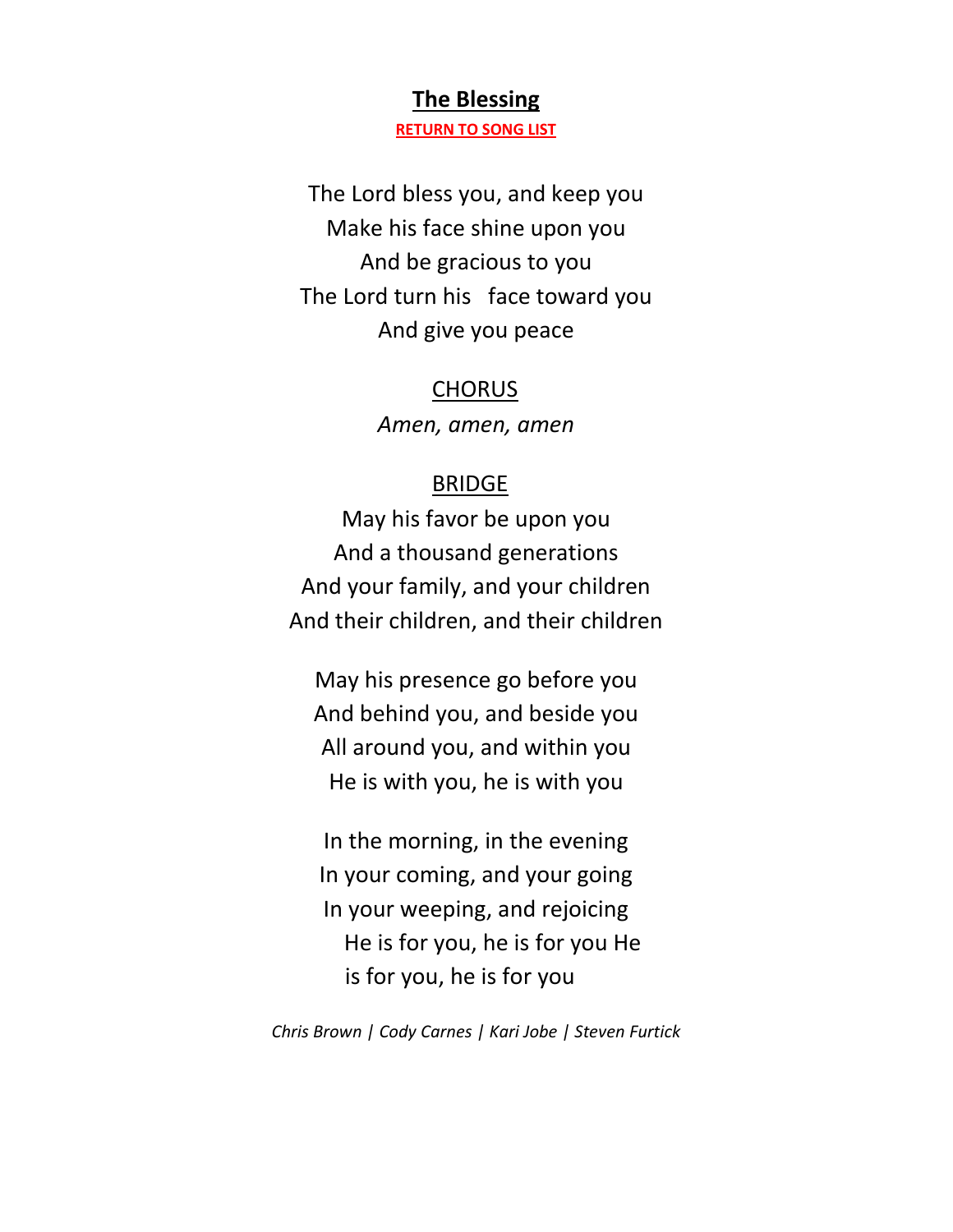# **Death Was Arrested**

**[RETURN TO SONG](#page-6-0) LIST**

<span id="page-14-0"></span>Alone in my sorrow and dead in my sin Lost without hope with no place to begin Your love made a way to let mercy come in When death was arrested and my life began

Ash was redeemed only beauty remains My orphan heart was given a name My mourning grew quiet my feet rose to dance When death was arrested and my life began

# **CHORUS**

*Oh Your grace so free washes over me You have made me new now life begins with You It's Your endless love pouring down on us You have made us new now life begins with You* 

Released from my chains I'm a prisoner no more My shame was a ransom He faithfully bore He cancelled my debt and He called me His friend When death was arrested and my life began

Our Savior displayed on a criminal's cross Darkness rejoiced as though Heaven had lost But then Jesus arose with our freedom in hand That's when death was arrested and my life began

# BRIDGE

Oh we're free free forever we're free Come join the song of all the redeemed Yes we're free free forever amen When death was arrested and my life began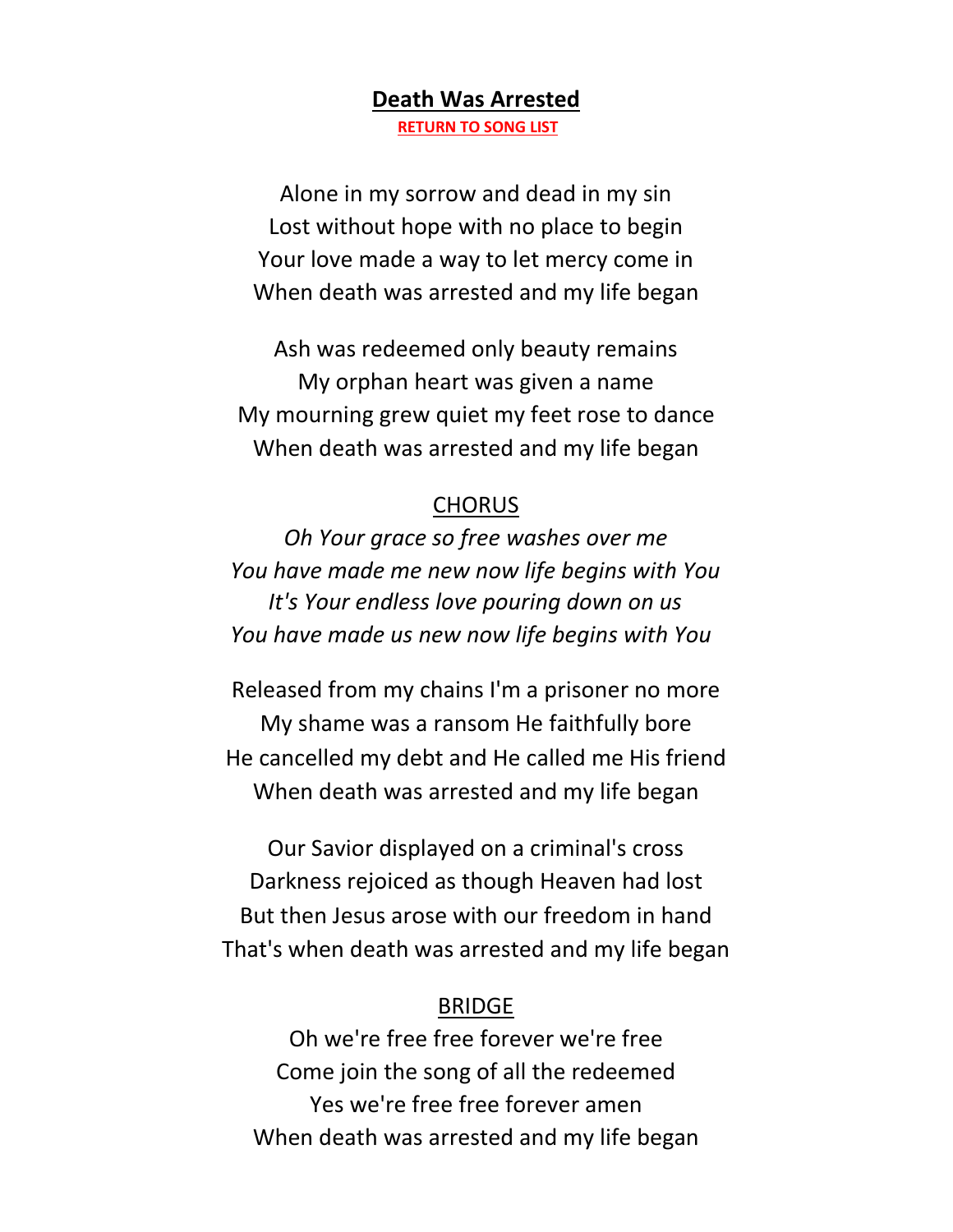#### **Fairest Lord Jesus**

**[RETURN TO SONG](#page-6-0) LIST**

<span id="page-15-0"></span>Fairest Lord Jesus Ruler of all nature O Thou of God and man the Son Thee will I cherish Thee will I honor Thou my soul's glory joy and crown

Fair are the meadows fairer still the woodlands Robed in the blooming garb of spring Jesus is fairer Jesus is purer Who makes the woeful heart to sing

Fair is the sunshine fairer still the moonlight And all the twinkling starry host Jesus shines brighter Jesus shines purer Than all the angels heaven can boast

Beautiful Savior Lord of all the nations Son of God and Son of Man Glory and honor praise adoration Now and forevermore be Thine

*August Heinrich Hoffmann von Fallersleben | Joseph August Seiss © Words and music: Public Domain*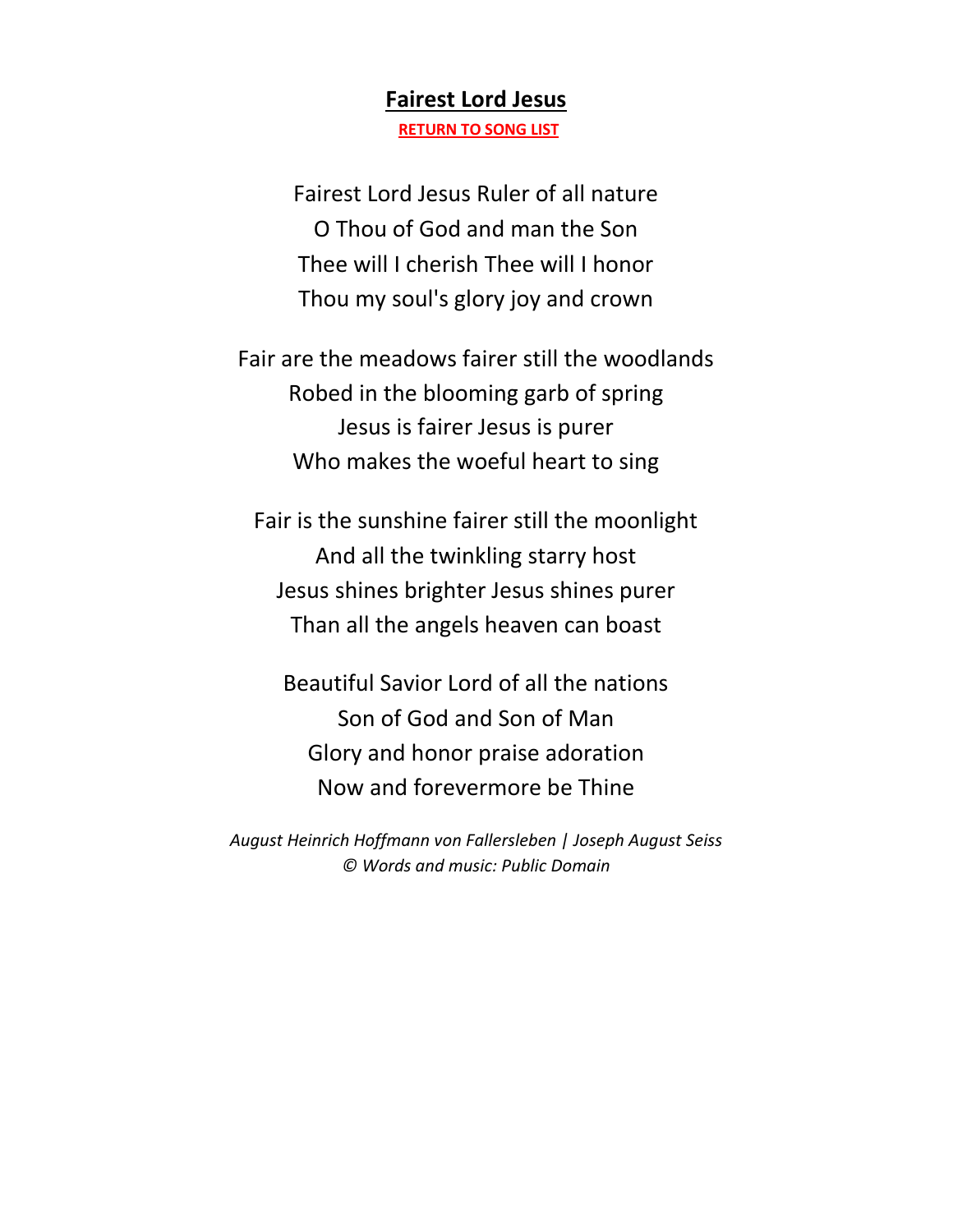### **God So Loved**

#### **[RETURN TO SONG](#page-6-0) LIST**

<span id="page-16-0"></span>Come all you weary, come all you thirsty Come to the well that never runs dry Drink of the water, come and thirst no more

Come all you sinners, come find His mercy Come to the table, he will satisfy Taste of His goodness, find what you're looking for

# CHORUS

*For God so loved the world that He gave us His one and only Son to save us Whoever believes in Him will live forever The power of hell forever defeated* 

*Now it is well, I'm walking in freedom For God so loved, God so loved the world* 

Bring all your failures, bring your addictions Come lay them down at the foot of the cross Jesus is waiting there, with open arms

#### BRIDGE

Praise God, praise God, from whom all blessings flow Praise Him, praise Him, for the wonders of His love

### END

Bring all your failures, bring your addictions Come lay them down at the foot of the cross Jesus is waiting there, God so loved the world

<span id="page-16-1"></span>*Andrew Bergthold | Ed Cash | Franni Cash | Martin Cash | Scott Cash © 2019 Andrew Bergthold Designee | Capitol CMG Genesis | Capitol CMG Paragon We The Kingdom Music*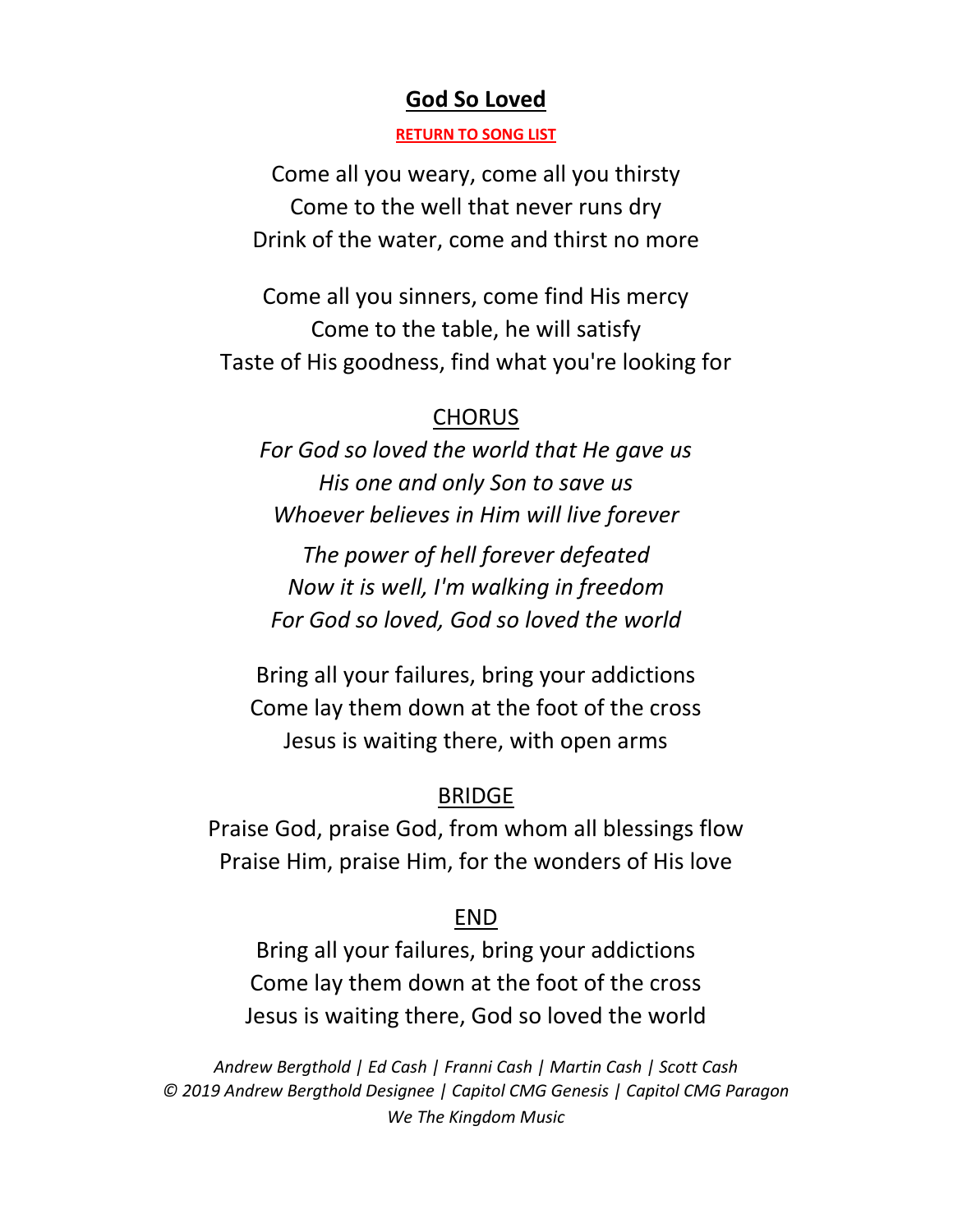#### **Great Are You Lord**

**[RETURN TO SONG](#page-6-0) LIST**

You give life You are love You bring light to the darkness You give hope You restore Every heart that is broken And great are You Lord

#### **CHORUS**

*It's Your breath in our lungs So we pour out our praise We pour out our praise It's Your breath in our lungs So we pour out our praise to You only* 

### BRIDGE

And all the earth will shout Your praise Our hearts will cry these bones will sing Great are You Lord

*David Leonard | Jason Ingram | Leslie Jordan © 2012 Integrity's Alleluia! Music, Integrity's Praise! Music Open Hands Music, So Essential Tunes*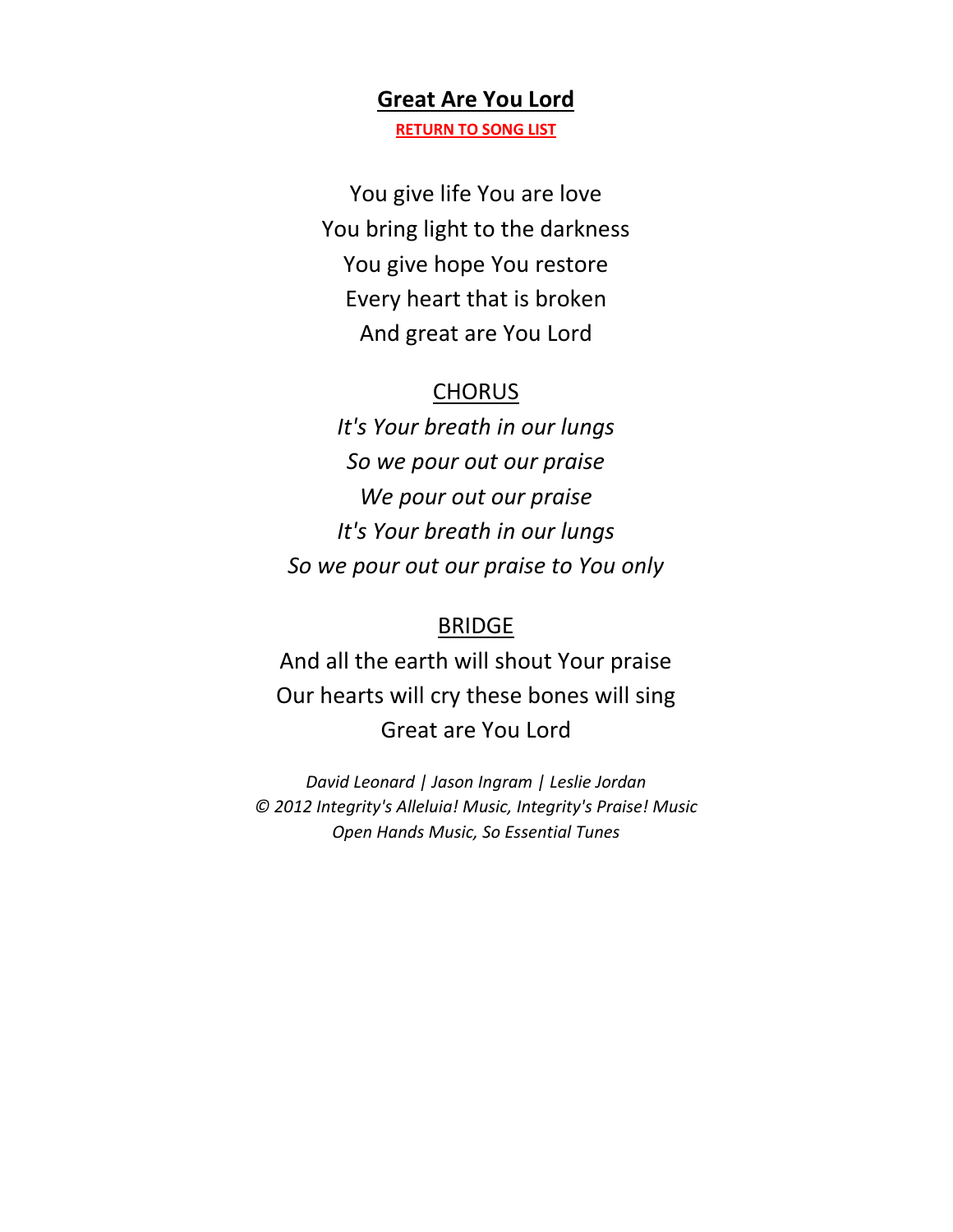#### **Holy Water**

**[RETURN TO SONG](#page-6-0) LIST**

<span id="page-18-0"></span>God I'm on my knees again God I'm begging please again I need You, oh I need You Walking down these desert roads Water for my thirsty soul I need You, oh I need You

#### **CHORUS**

*Your forgiveness Is like sweet, sweet honey on my lips Like the sound of a symphony to my ears Like holy water on my skin* 

Dead man walking slave to sin I wanna know about being born again I need You, oh God I need You So take me to the riverside Take me under baptize I need You, oh God I need You

#### BRIDGE

I don't wanna abuse Your grace God I need it ev'ry day It's the only thing that ever really Makes me wanna change

*Andrew Bergthold | Ed Cash | Franni Cash | Martin Cash | Scott Cash © 2019 Andrew Bergthold Designee Capitol CMG Genesis, Capitol CMG Paragon We The Kingdom ASCAP Design, We The Kingdom Music*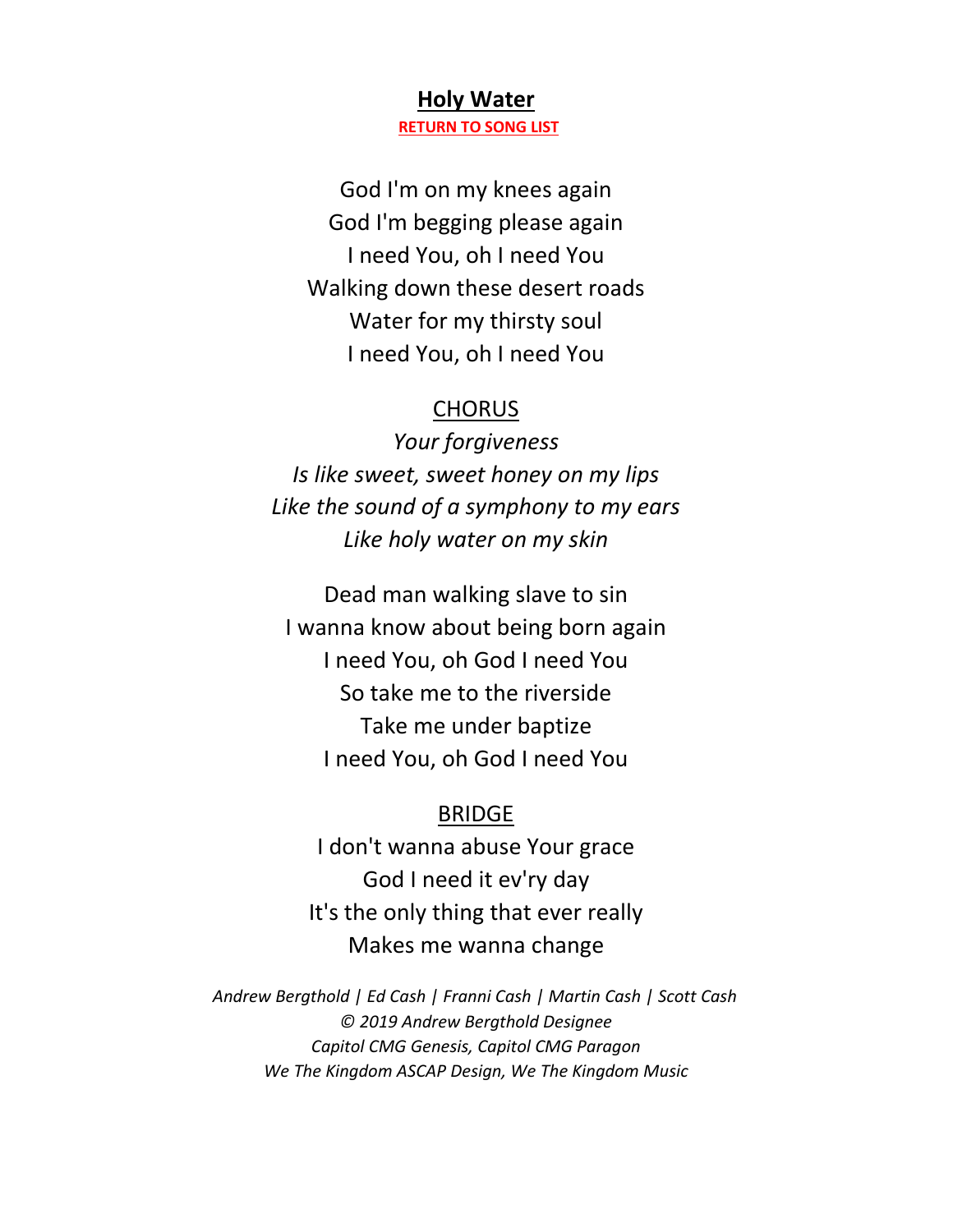#### **How Great Thou Art [RETURN TO SONG](#page-6-0) LIST**

<span id="page-19-0"></span>O Lord my God, when I in awesome wonder Consider all the worlds Thy hands have made I see the stars, I hear the rolling thunder Thy power throughout the universe displayed

### **CHORUS**

*Then sings my soul My Savior God to Thee How great Thou art How great Thou art* 

When through the woods and forest glades I wander And hear the birds sing sweetly in the trees When I look down from lofty mountain grandeur And hear the brook and feel the gentle breeze

And when I think that God His Son not sparing Sent Him to die I scarce can take it in That on the cross, my burden gladly bearing He bled and died to take away my sin

When Christ shall come with shout of acclamation And take me home what joy shall fill my heart Then I shall bow in humble adoration And there proclaim, "My God how great Thou art!"

*Stuart Wesley Keene Hine © Copyright 1949 and 1953 Stuart Hine Trust CIO Stuart K. Hine Trust*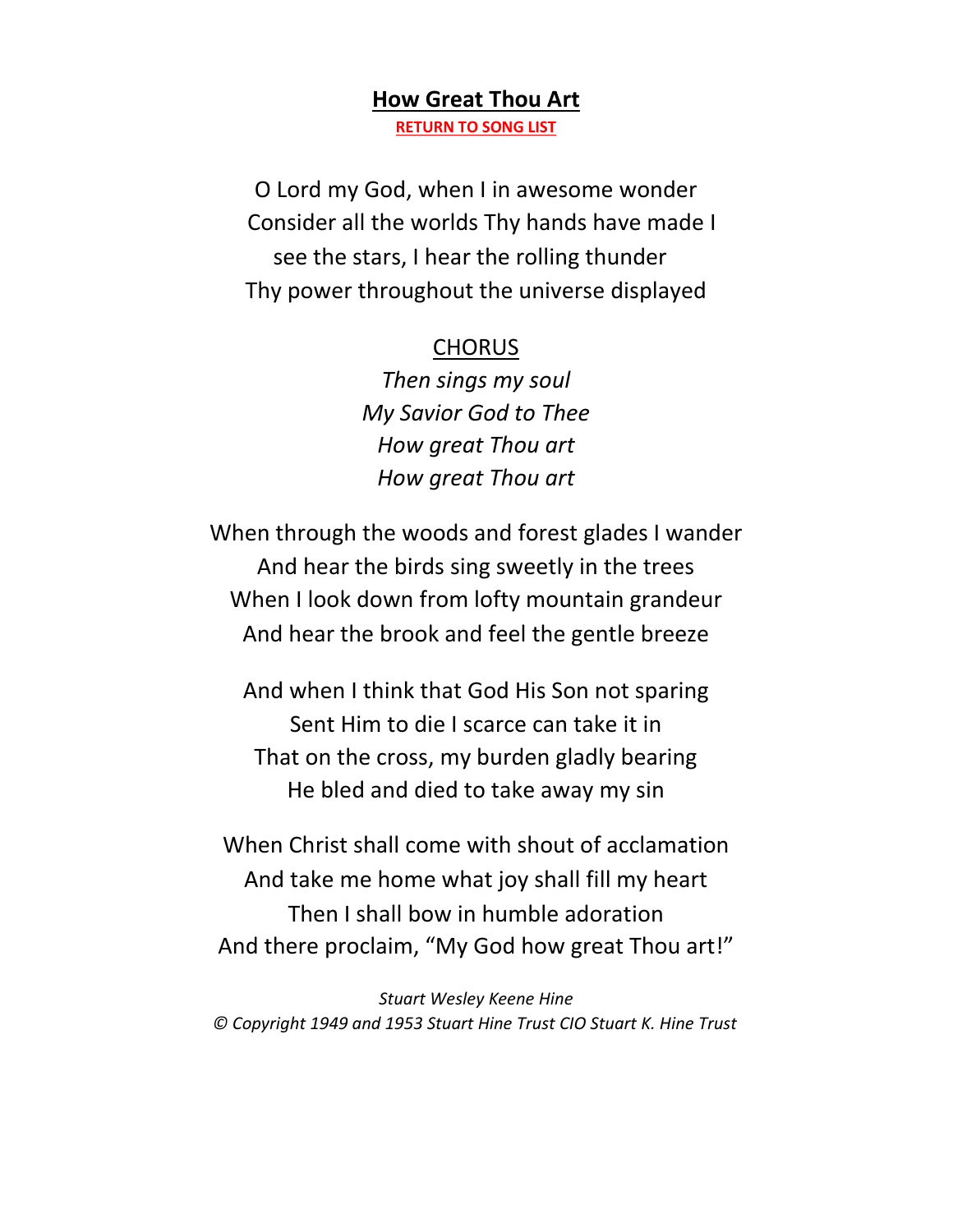#### **I Saw The Light**

**[RETURN TO SONG](#page-6-0) LIST**

<span id="page-20-0"></span>I wandered so aimless life filled with sin I wouldn't let my dear Savior in Then Jesus came like a stranger in the night Praise the Lord I saw the light

### CHORUS

*I saw the light I saw the light No more in darkness no more in night Now I'm so happy no sorrow in sight Praise the Lord I saw the light* 

Just like a blind man I wandered along Worries and fears I claimed for my own Then like the blind man that God gave back his sight Praise the Lord I saw the light

I was a fool to wander and stray Straight is the gate and narrow the way Now I have traded the wrong for the right Praise the Lord I saw the light

*Hank Williams Sr. © 1948. Renewed 1975 Sony/ATV Acuff Rose Music*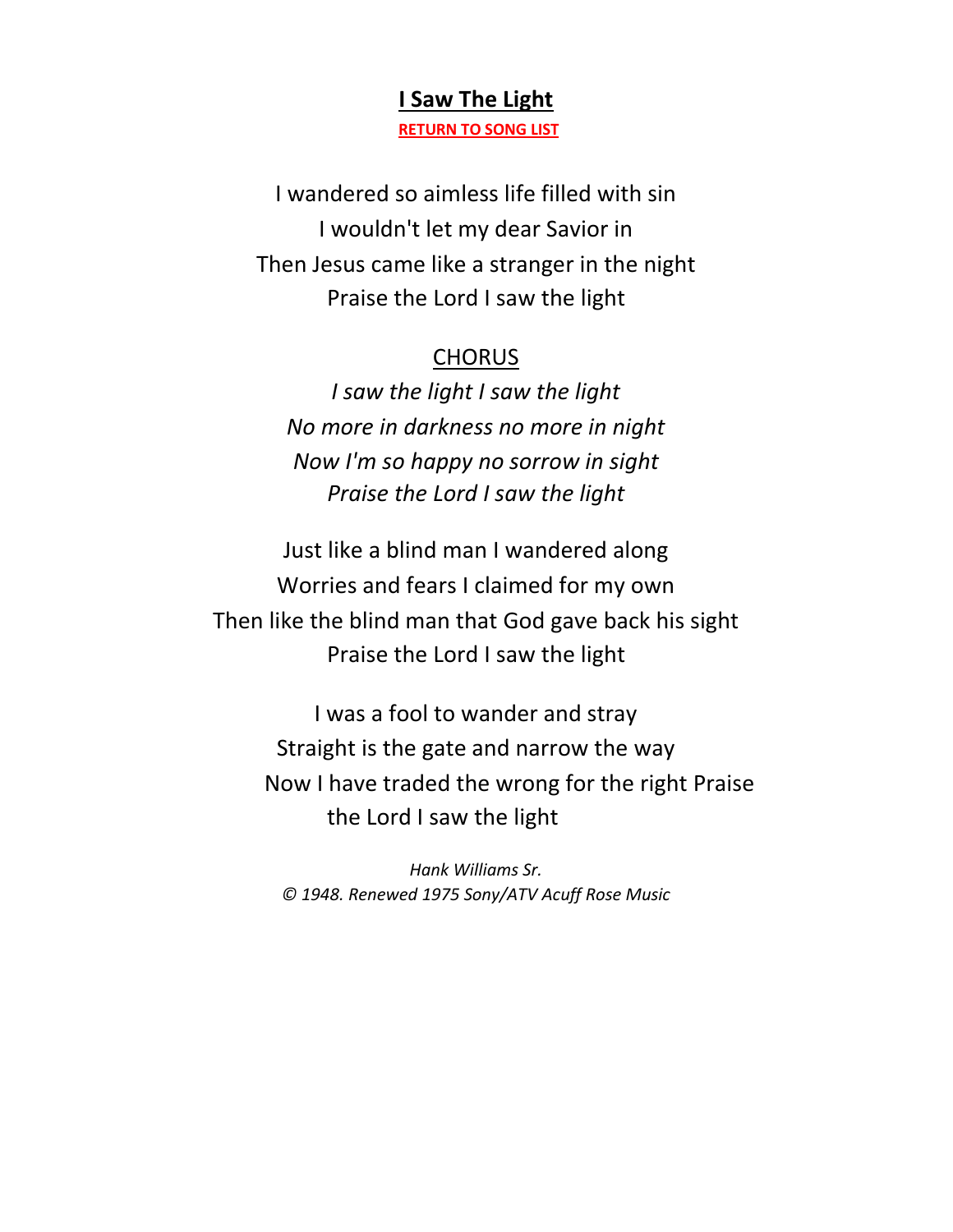# **I Stand Amazed**

**[RETURN TO SONG](#page-6-0) LIST**

<span id="page-21-0"></span>I stand amazed in the presence Of Jesus the Nazarene And wonder how He could love me A sinner condemned unclean

### **CHORUS**

*How marvelous how wonderful And my song shall ever be How marvelous how wonderful Is my Savior's love for me* 

He took my sins and my sorrows He made them His very own He bore the burden to Calvary And suffered and died alone

And with the ransomed in glory His face I at last shall see It will be my joy through the ages To sing of His love for me

*Charles Hutchinson Gabriel | Chris Tomlin © sixsteps Music, Vamos Publishing worshiptogether.com songs*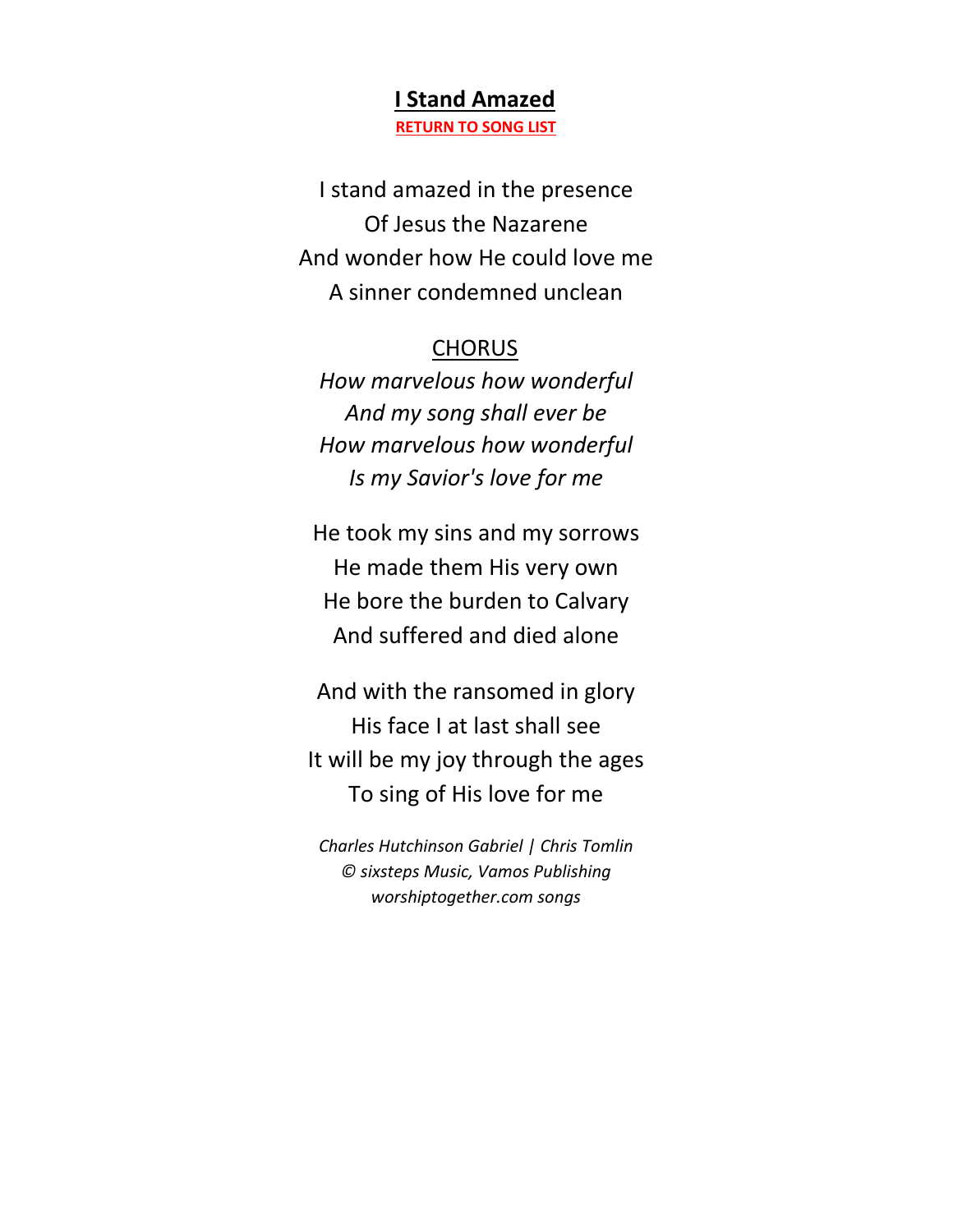#### **I Will Follow**

**[RETURN TO SONG](#page-6-0) LIST**

<span id="page-22-0"></span>When the sea is calm and all is right When I feel Your favor flood my life Even in the good I'll follow You (2x)

When the boat is tossed upon the waves When I wonder if You'll keep me safe Even in the storms I'll follow You (2x)

### **CHORUS**

*I believe everything that You say You are I believe and I have seen Your unchanging heart In the good things and in the hardest part I believe and I will follow You I believe and I will follow You* 

> When I see the wicked prospering When I feel I have no voice to sing Even in the want I'll follow You (2x)

When I find myself so far from home And You lead me somewhere that I don't wanna go Even in my death I'll follow You (2x)

When I come to end this race I've run And I receive the prize that Christ has won I will be with You in Paradise (2x)

*Jacob Sooter | Jon Guerra © 2013 All Essential Music, Be Essential Songs Harvest Worship Songs, HBC Worship Music Jingram Music Publishing, Sixtyfourfifteen Music*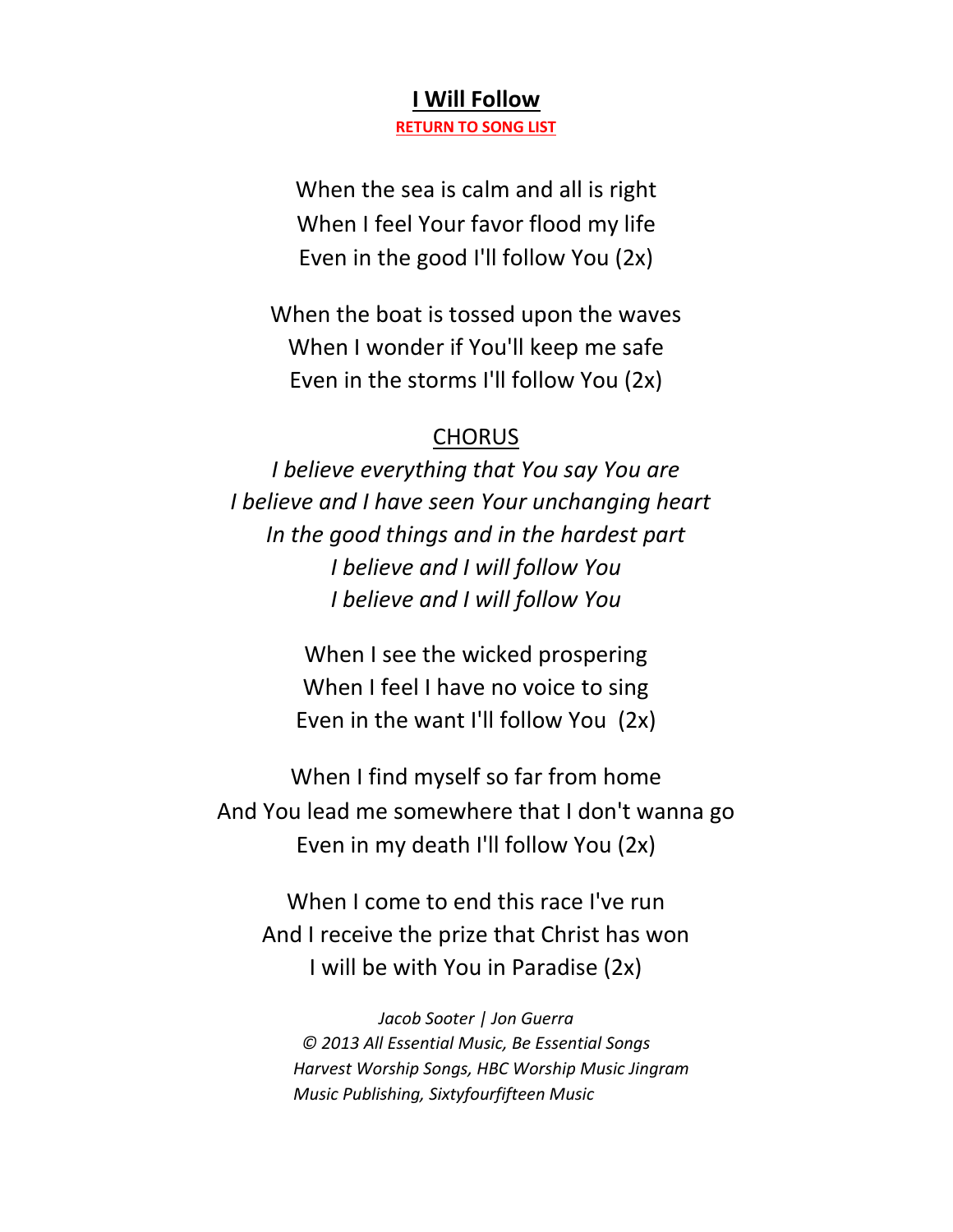# **I'm A Believer**

**[RETURN TO SONG](#page-6-0) LIST**

<span id="page-23-0"></span>I thought God was only true in fairy tales Meant for someone else but not for me God was out to get me, that's the way it seemed Disappointment haunted all my dreams

# **CHORUS**

And then I felt His grace Now I'm a believer Not a trace-of doubt in my mind I am loved---I'm a believer I couldn't leave Him if I tried

Now I know that I have done some awful things Even at my best I'm still not clean Until the day I met Him, Who gave His life for me He died upon the cross to set me free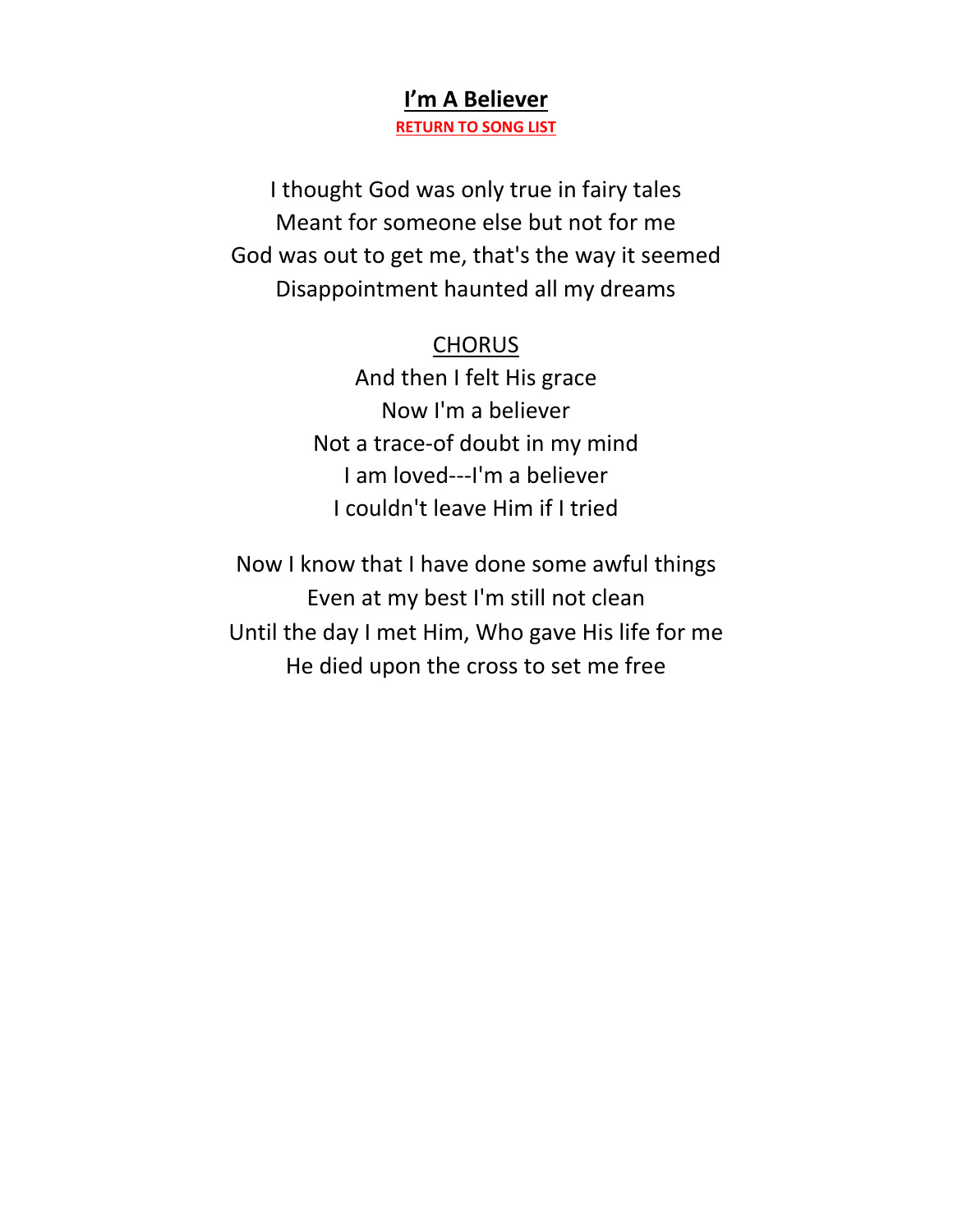#### **It Is Well**

**[RETURN TO SONG](#page-6-0) LIST**

<span id="page-24-0"></span>When peace like a river attendeth my way When sorrows like sea billows roll Whatever my lot thou hast taught me To say it is well it is well, with my soul

# **CHORUS**

*It is well (it is well) with my soul (with my soul) It is well, it is well with my soul* 

Tho' Satan should buffet, tho' trials should come Let this blest assurance control That Christ hath regarded my helpless estate And hath shed His own blood for my soul

My sin O the bliss of this glorious thought My sin not in part but the whole Is nailed to the cross and I bear it no more Praise the Lord, praise the Lord, O my soul

And the Lord haste the day When the faith shall be sight The clouds be rolled back as a scroll The trump shall resound And the Lord shall descend Even so it is well with my soul

> *Horatio Gates Spafford © Words: Public Domain*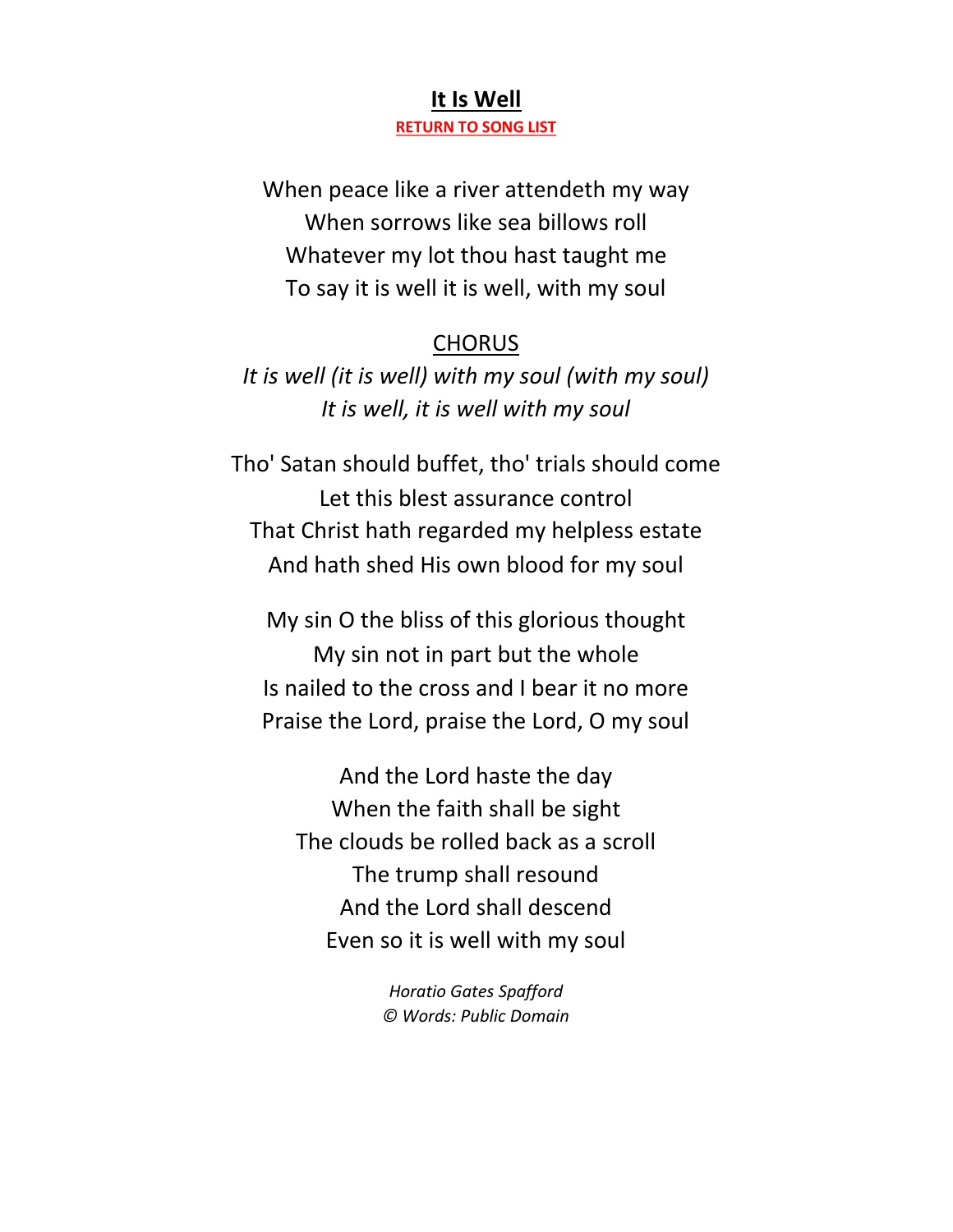#### **Jesus**

#### **[RETURN TO SONG](#page-6-0) LIST**

<span id="page-25-0"></span>There is a truth older than the ages There is a promise of things yet to come There is One born for our salvation, Jesus

There is a light that overwhelms the darkness There is a kingdom that forever reigns There is freedom from the chains that bind us, Jesus, Jesus

### **CHORUS**

*Who walks on the waters, who speaks to the sea Who stands in the fire beside me He roars like a lion, He bled as the Lamb He carries my healing in His hands, Jesus* 

There is a name I call in times of trouble There is a song that comforts in the night There is a voice that calms the storm that rages, he is Jesus, Jesus

### BRIDGE

Messiah, my Savior, there is power in Your name You're my rock and my Redeemer, there is power in Your name In Your name

> You walk on the waters, You speak to the sea You stand in the fire beside me You roar like a lion, You bled as the Lamb You carry my healing in Your hands God you…(repeat)

> > Jesus, there is no one like You Jesus, there is no one like You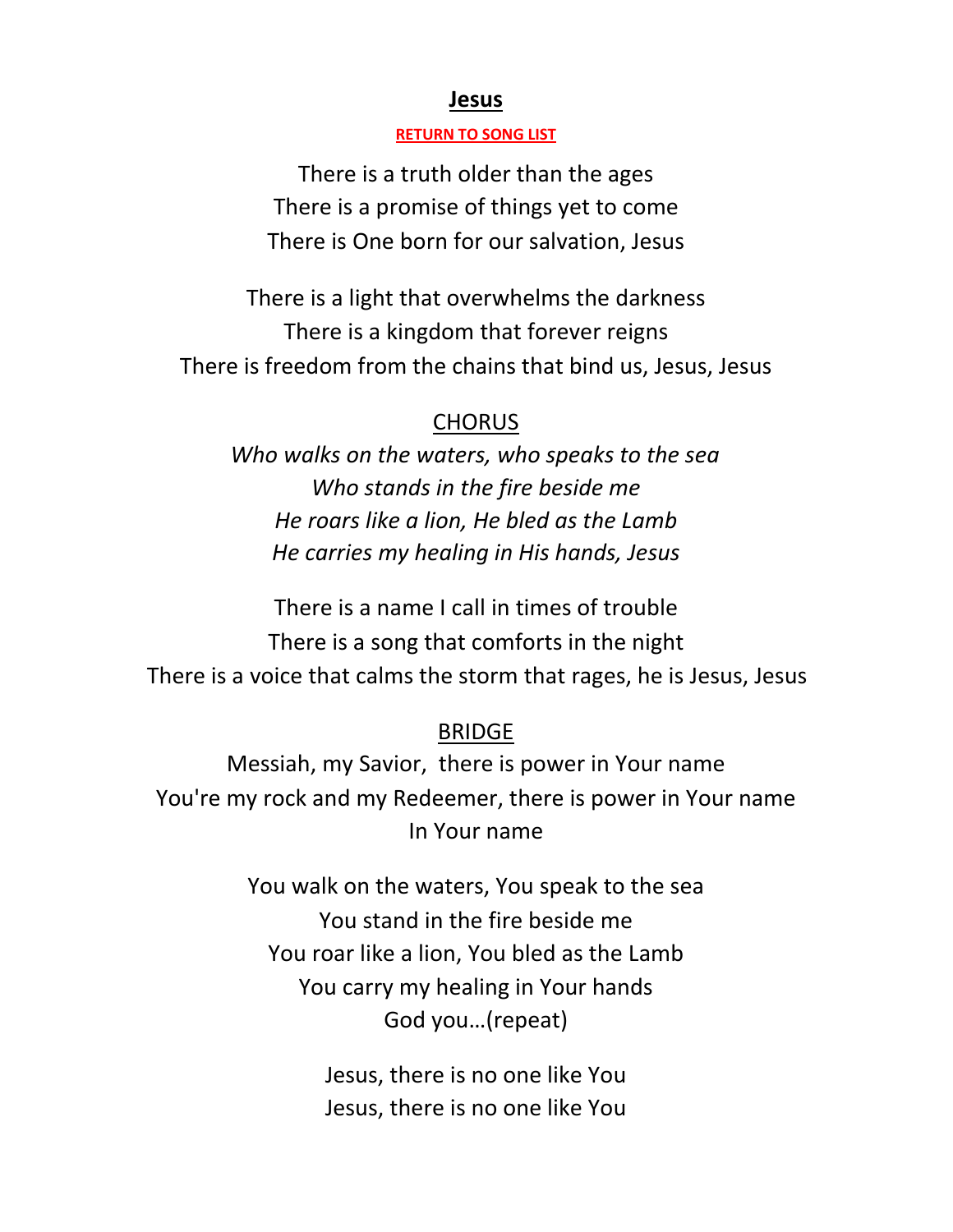# **Lord I Need You**

**[RETURN TO SONG](#page-6-0) LIST**

<span id="page-26-0"></span>Lord I come I confess Bowing here I find my rest And without You I fall apart You're the one that guides my heart

# CHORUS

*Lord I need You oh I need You Every hour I need You My one defense my righteousness Oh God how I need You* 

Where sin runs deep, Your grace is more Where grace is found is where You are And where You are, Lord I am free Holiness is Christ in me

# BRIDGE

So teach my song to rise to You When temptation comes my way And when I cannot stand I'll fall on You Jesus You're my hope and stay

*Christy Nockels | Daniel Carson | Jesse Reeves | Kristian Stanfill | Matt Maher © 2011 sixsteps Music, Sweater Weather Music, Thankyou Music Valley Of Songs Music, worshiptogether.com songs*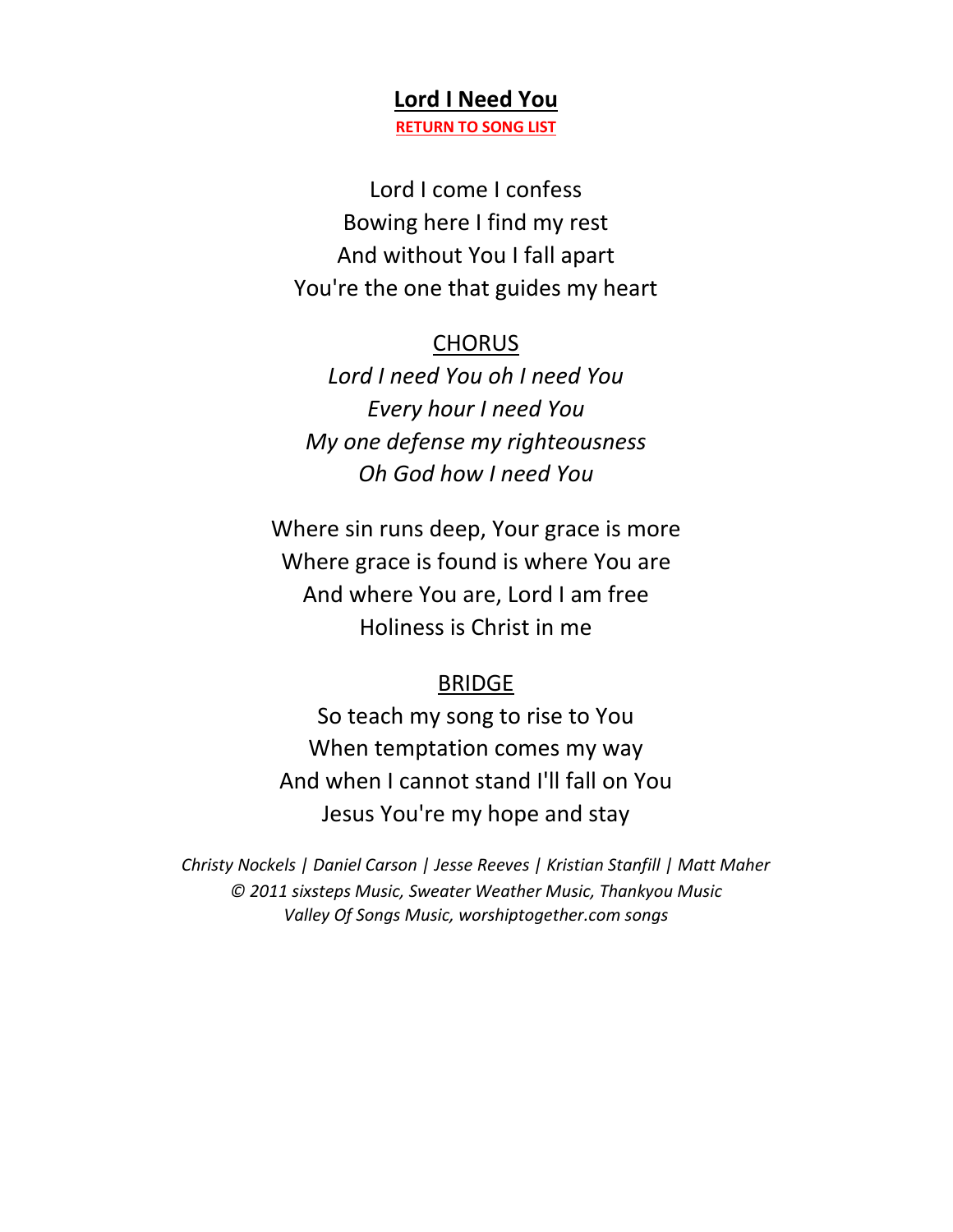# **Overwhelmed**

**[RETURN TO SONG](#page-6-0) LIST**

<span id="page-27-0"></span>I see the work of Your hands Galaxies spin in a heavenly dance oh God All that You are is so overwhelming

And I hear the sound of Your voice All at once it's a gentle And thundering noise oh God All that You are is so overwhelming

### **CHORUS**

*I delight myself in You, Captivated by Your beauty I'm overwhelmed I'm overwhelmed by You God I run into Your arms, unashamed because of mercy I'm overwhelmed I'm overwhelmed by You* 

> I know the power of Your cross Forgiven and free forever You'll be my God All that You've done is so overwhelming

# BRIDGE

You are beautiful\*, You are beautiful Oh God, there is no one more beautiful You are beautiful, God You are the most beautiful

You are wonderful…

You are glorious…

*Michael Weaver | Phil Wickham © 2011 Phil Wickham Music, Seems Like Music Weave Country, Curb Word Music*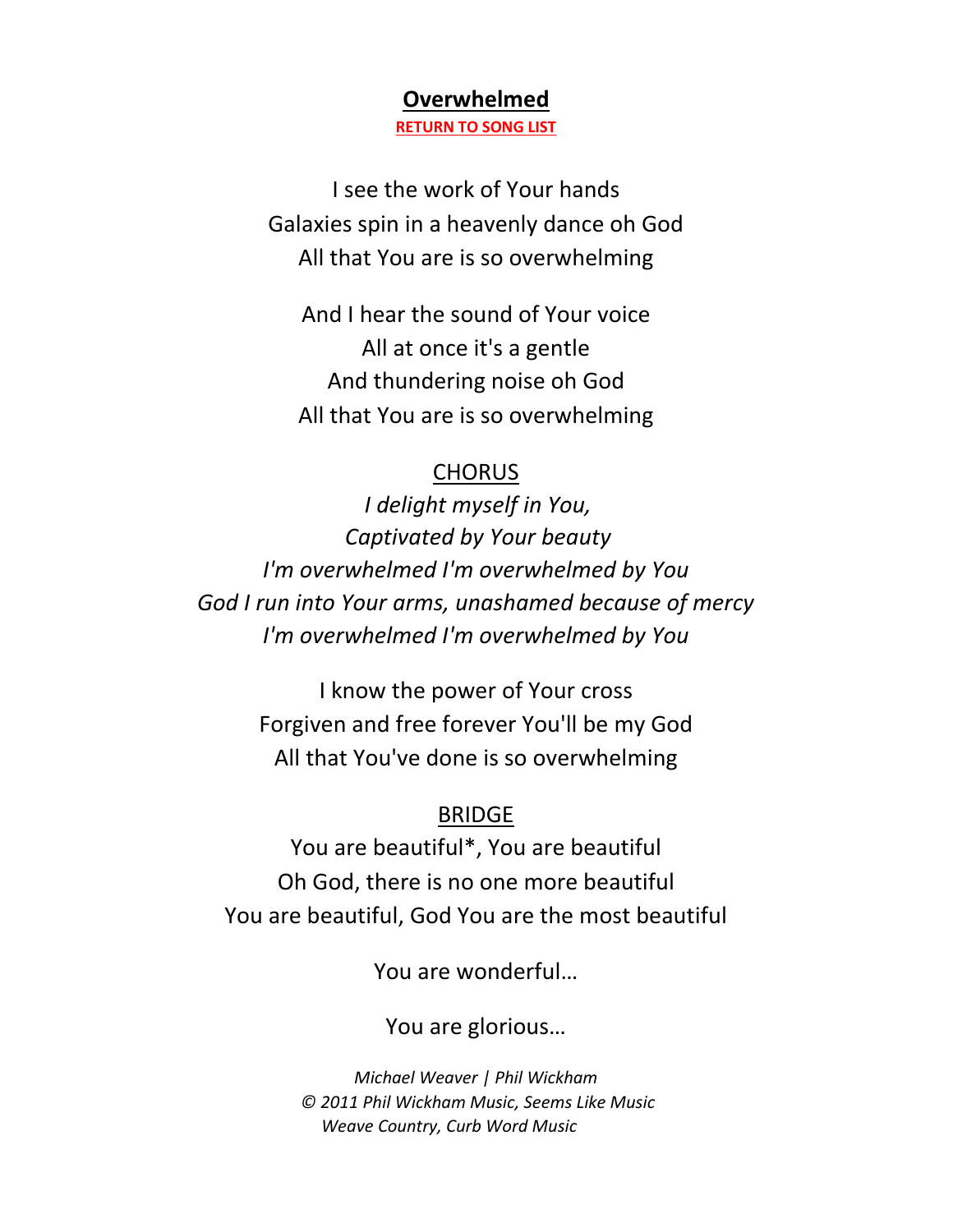#### **Praise Song**

**[RETURN TO SONG](#page-6-0) LIST**

<span id="page-28-0"></span>We praise You O Lord For the love that You give And the time that You spent On this world for our sins We lift up Your name In honor and praise In Jesus we place All our love and our faith

### **CHORUS**

*And we know that You are our Savior And we know that You are the Son And we know that You are the Savior Of everyone* 

> The time is now near When You will appear When we see Your face And Your voice will appear And then we will sing To Jesus the King The Maker Creator of everything

*Brad Avery | David Carr | Mac Powell | Mark D. Lee | Tai Anderson © 1996 Gray Dot Inc., New Spring*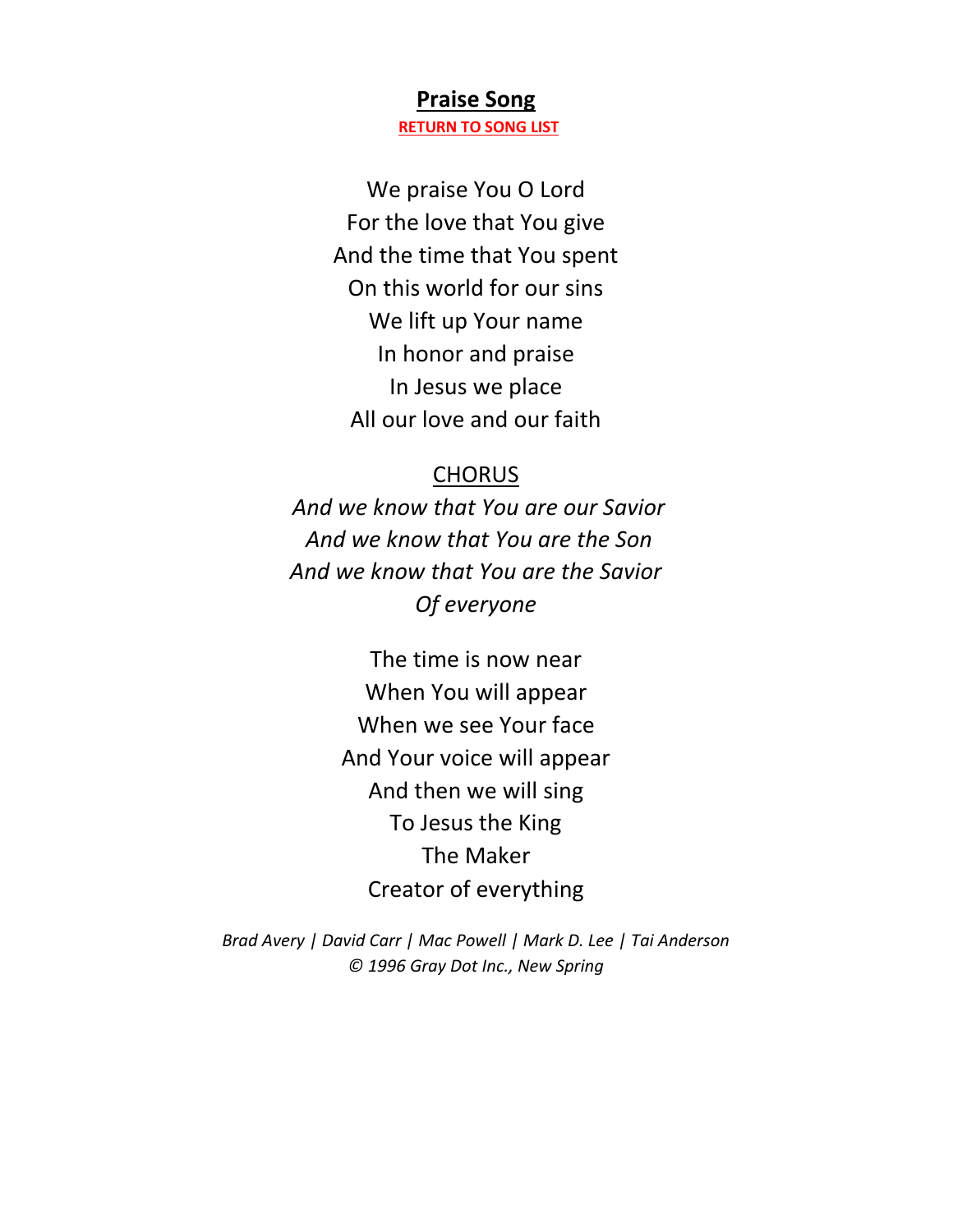#### **Who You Say I Am [RETURN TO SONG](#page-6-0) LIST**

<span id="page-29-0"></span>Who am I that the highest King would welcome me? I was lost but He brought me in, oh His love for me Oh His love for me

# CHORUS

*Who the Son sets free Oh is free indeed I'm a child of God, yes I am* 

Free at last, he has ransomed me, his grace runs deep While I was a slave to sin, Jesus died for me Yes He died for me

# **CHORUS**

*Who the Son sets free Oh is free indeed I'm a child of God, yes I am* 

*In my Father's house There's a place for me I'm a child of God, yes I am* 

# Bridge

I am chosen not forsaken I am who You say I am You are for me not against me I am who You say I am

*Ben Fielding | Reuben Morgan © 2017 Hillsong Music Publishing Australia (Admin. by Capitol CMG Publishing)*